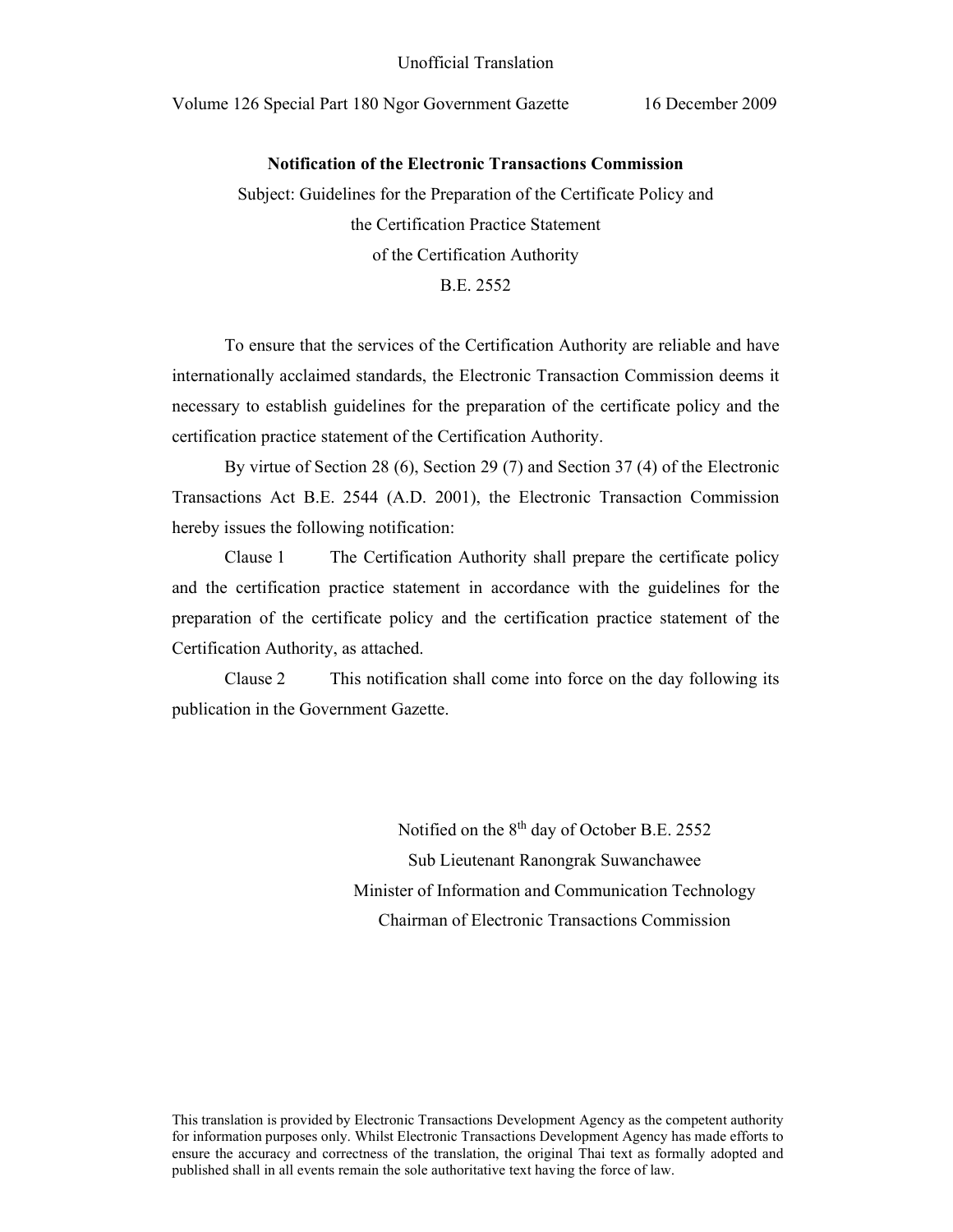# **Guidelines for the Preparation of the Certificate Policy and the Certification Practice Statement of the Certification Authority**

### **1. Introduction**

Regarding the Subscriber's use of the electronic certificate issued by the Certification Authority to certify the holder of the certificate for use in the creation of a digital signature, which is one of the reliable categories of electronic signatures, or to certify the existence of a juristic person, or a server or any other Entity by application of the Public Key infrastructure or PKI technology, the reliability of the Certification Authority is regarded as critical to the service use and has a legally binding effect in various transactions made by the application of the electronic certificate to authenticate or certify the person, juristic person, server, or any other Entity for each transaction's performance.

To ensure the Certification Authority's service reliability, an agency called the Internet Engineering Task Force ("IETF"), which develops and promotes internet architecture, has set a framework or guideline for the establishment of the certificate policy and the certification practice statement of the Certification Authority. Such guideline is called the Internet X.509 Public Key Infrastructure Certificate Policy and Certification Practices Framework (RFC 3647), which is an internationally recognised standard. It can be used as the guideline in the preparation of this notification for use in performing the preparation of the certificate policy and the certification practice statement of the Certification Authority in Thailand to conform to international standards.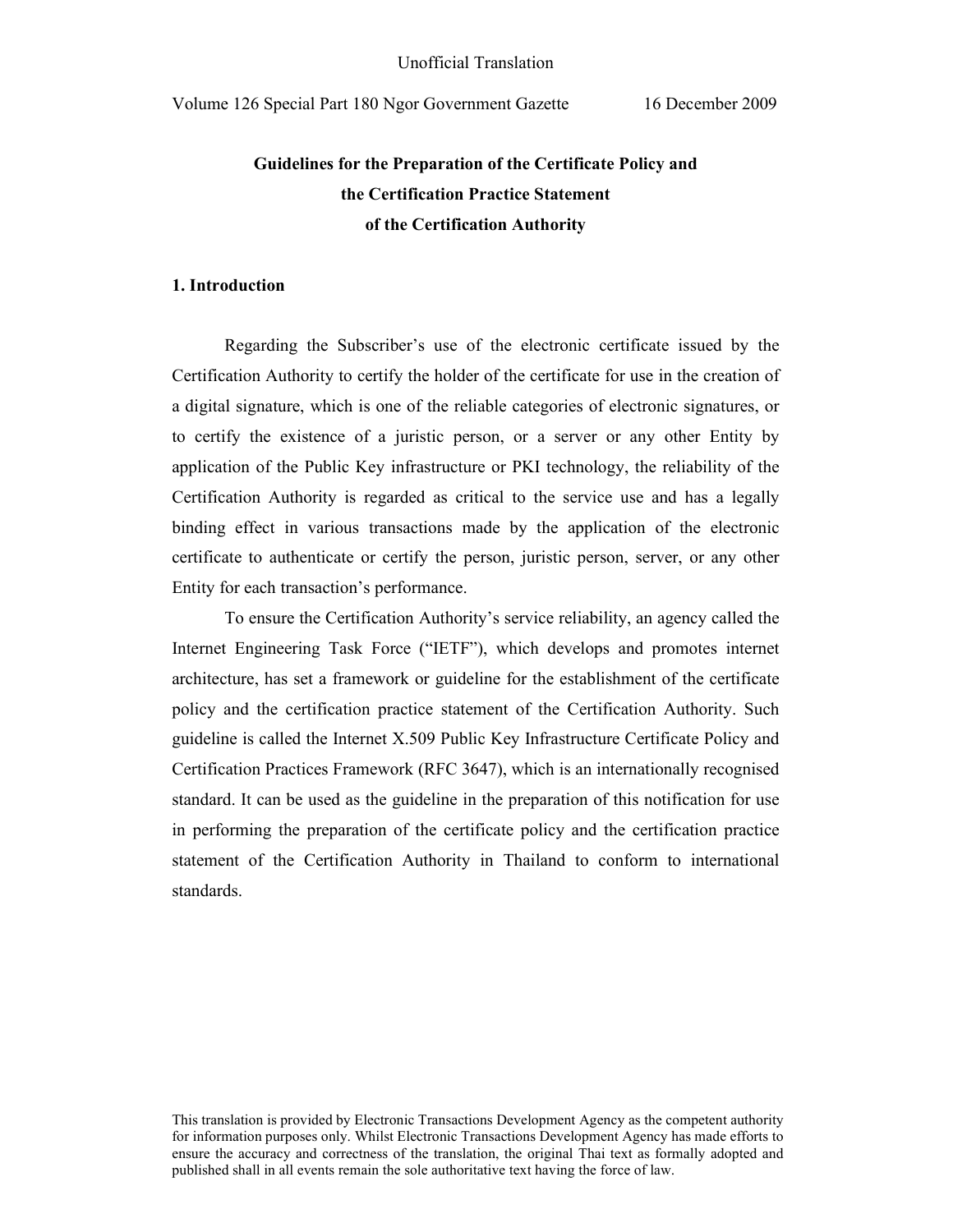## **2. Definitions and Acronyms**

The definitions and acronyms displayed in this part shall provide correct meanings and understanding to the terms used in this document.

| Terms/acronyms    | Definitions                                                           |
|-------------------|-----------------------------------------------------------------------|
| <b>RFC</b>        | "The Internet Request For Comments" is a series of documents          |
|                   | written to define or describe, at this moment in time, and            |
|                   | recommend the certification practice statement with regard to         |
|                   | protocol and internet policy etc.                                     |
| Person            | A natural person or a juristic person.                                |
| Entity            | A person, including the server or the website or the operating unit / |
|                   | site, or any other device under a person's control.                   |
| Certificate       | The electronic certificate revocation list is a list of revoked       |
| Revocation List   | electronic certificates.                                              |
| (CRL)             |                                                                       |
| Online            | The protocol for auditing the certificate revocation status and the   |
| Certificate       | start and end date and time for the use of such certificate.          |
| Status Protocol   |                                                                       |
| (OCSP)            |                                                                       |
| Object Identifier | Value pairs which indicate any Information Object and such pairs      |
| (OID)             | are indicative of a peculiar code of such Object.                     |
| Public Key        | The Public Key, which is used in the digital signature verification   |
|                   | and can be used in the data message encryption to make such           |
|                   | encrypted data message unintelligible, for the purpose of such data   |
|                   | message's confidentiality.                                            |
| Private Key       | The Private Key, which is used in the digital signature creation and  |
|                   | can be used in decryption where there is data message encryption      |
|                   | to make such encrypted data message intelligible.                     |
| Key Pair          | The Private Key and the Public Key in the asymmetric                  |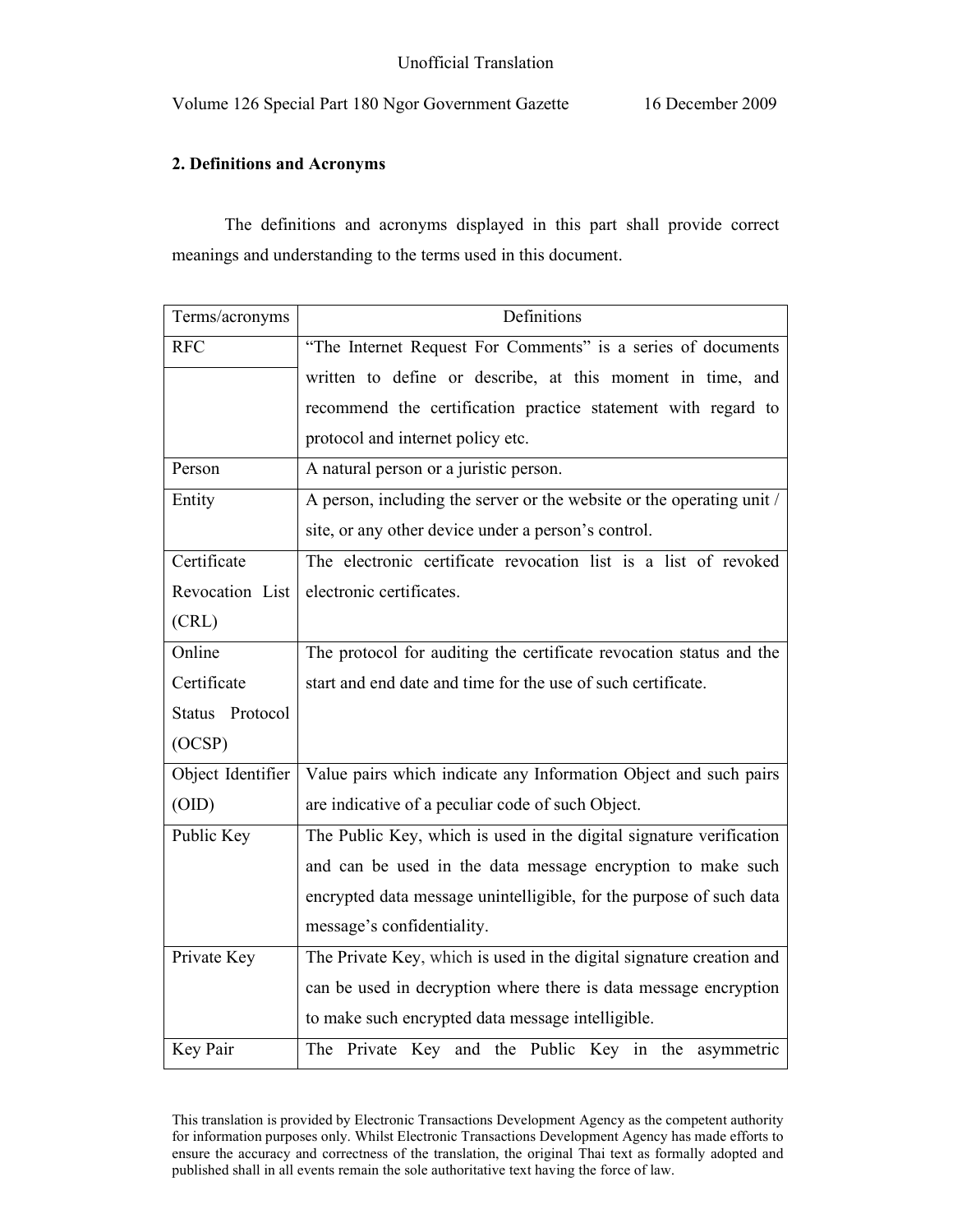|                | cryptosystem which is generated by making the Private Key             |
|----------------|-----------------------------------------------------------------------|
|                | mathematically related to the Public Key, thus to enable use of the   |
|                | Public Key in verification of whether the digital signature was       |
|                | created using the Private Key. Also, the Public Key can be used in    |
|                | the data message encryption to make the data message                  |
|                | unintelligible for the data message's confidentiality, except for the |
|                | person holding the Private Key. The holder of the Private Key can     |
|                | use such Private Key to decrypt the data message and enable the       |
|                | owner of the Private Key to read or understand the meaning of         |
|                |                                                                       |
|                | such data message.                                                    |
| Registration   | A person who is responsible for registration upon subscription        |
| Authority (RA) | application filing, notification of the revocation of the electronic  |
|                | certificate or renewal of the electronic certificate, and who shall   |
|                | audit and verify the accuracy of data provided by the Subscriber.     |
| Compromise     | This is when the data is lost, destroyed, amended, unduly disclosed   |
|                | or known of in a manner inconsistent with the repository objective    |
|                | of such data, including cases where there is a reasonable cause to    |

# **3. Required Topics in the Certificate Policy and the Certification Practice Statement**

| <b>Chapter 1</b> | Introduction                                       |
|------------------|----------------------------------------------------|
| <b>Chapter 2</b> | <b>Publication and Repository Responsibilities</b> |
| <b>Chapter 3</b> | Identification and Authentication                  |
| <b>Chapter 4</b> | Certificate Life-Cycle Operation Requirements      |
| <b>Chapter 5</b> | Facility, Management and Operational Controls      |
| <b>Chapter 6</b> | <b>Technical Security Controls</b>                 |
| <b>Chapter 7</b> | Certificate, CRL and OCSP Profiles                 |
| <b>Chapter 8</b> | Compliance Audit and Other Assessment              |
| <b>Chapter 9</b> | Other Business and Legal Matters                   |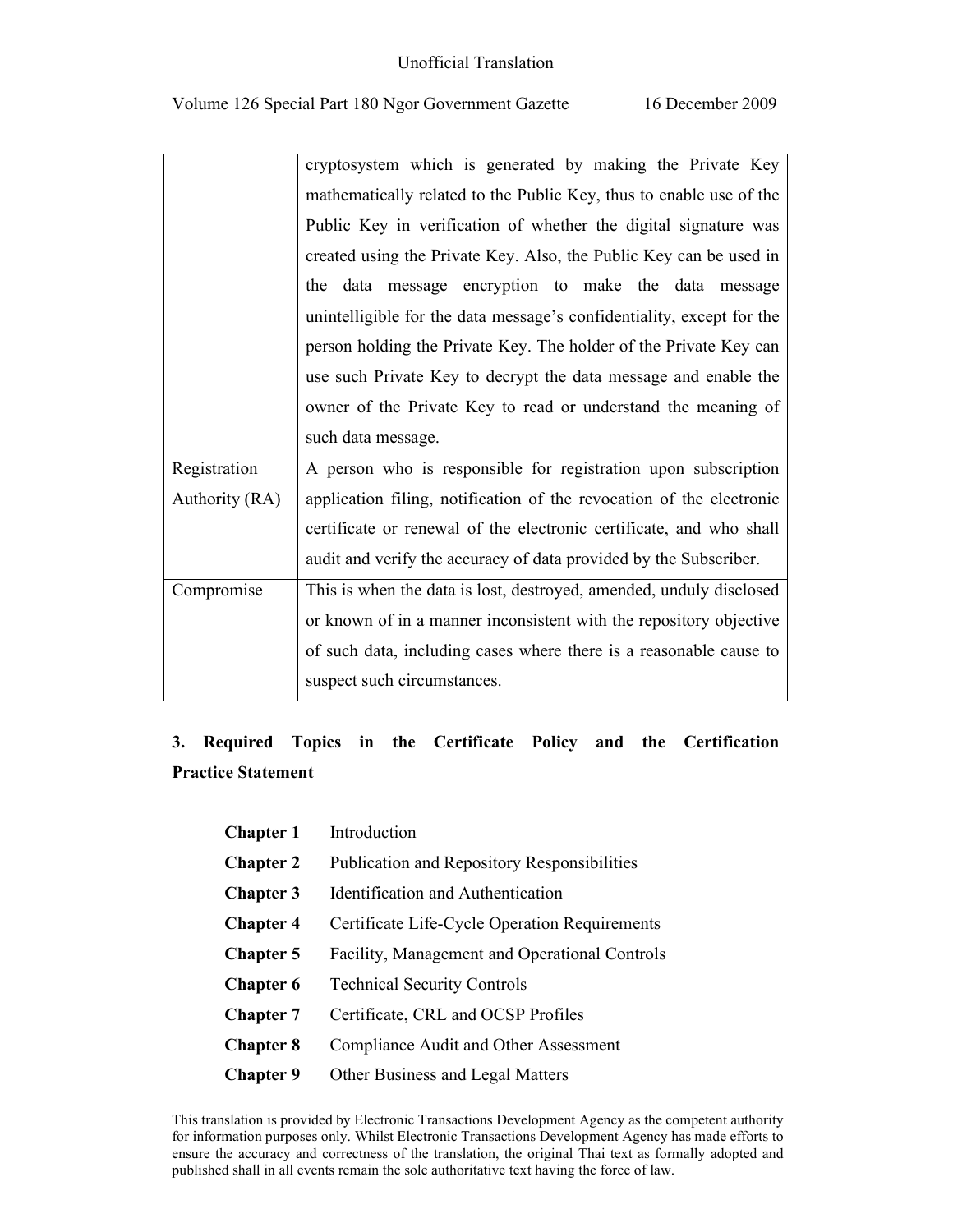# **4. Required Contents for the Certificate Policy and the Certification Practice Statement**

#### **Chapter 1 Introduction**

 This chapter's contents shall refer to categories of related persons or entities, and how to apply the certificate policy or the certification practice statement in practice.

### **1. Overview**

 This clause's material contents refer to the certificate policy and the certification practice statement in general, and applies the prepared certificate policy and the certification practice statement into practice upon PKI application, e.g. if there is a reliability level rating for different electronic certificates, such different certificates may have different complexities or different PKI usage scope. Therefore, the display of the PKI structure data is useful to understanding this part's content.

#### **2. Document Name and Identification**

 This part's contents shall specify the "naming" the certificate policy and the certification practice statement or other identifier, including specifying the document's naming or such identifier's naming in technical terms. There is also the OID number registration requirement, with the official name of "ASN.1 Object Identifier". In practice, the OID number's designation in the certificate policy and the certification practice statement, or other identifier, is to enable an audit as to whether the certificate policy and the certification practice statement, or other identifier, that have been labelled with the OID number actually exist. This is because the OID number is related or connected to any Information Object; thus the identity of the OID number shall be in numerical order and separated by dots. There are several agencies which register the OID number, such as the American National Standard Institute (ANSI), USA, ISO etc.

#### **3. PKI Participants**

This chapter's contents should specify the identity and the category of the person or entity involved, including the roles and responsibilities of such person or entity.

This translation is provided by Electronic Transactions Development Agency as the competent authority for information purposes only. Whilst Electronic Transactions Development Agency has made efforts to ensure the accuracy and correctness of the translation, the original Thai text as formally adopted and published shall in all events remain the sole authoritative text having the force of law.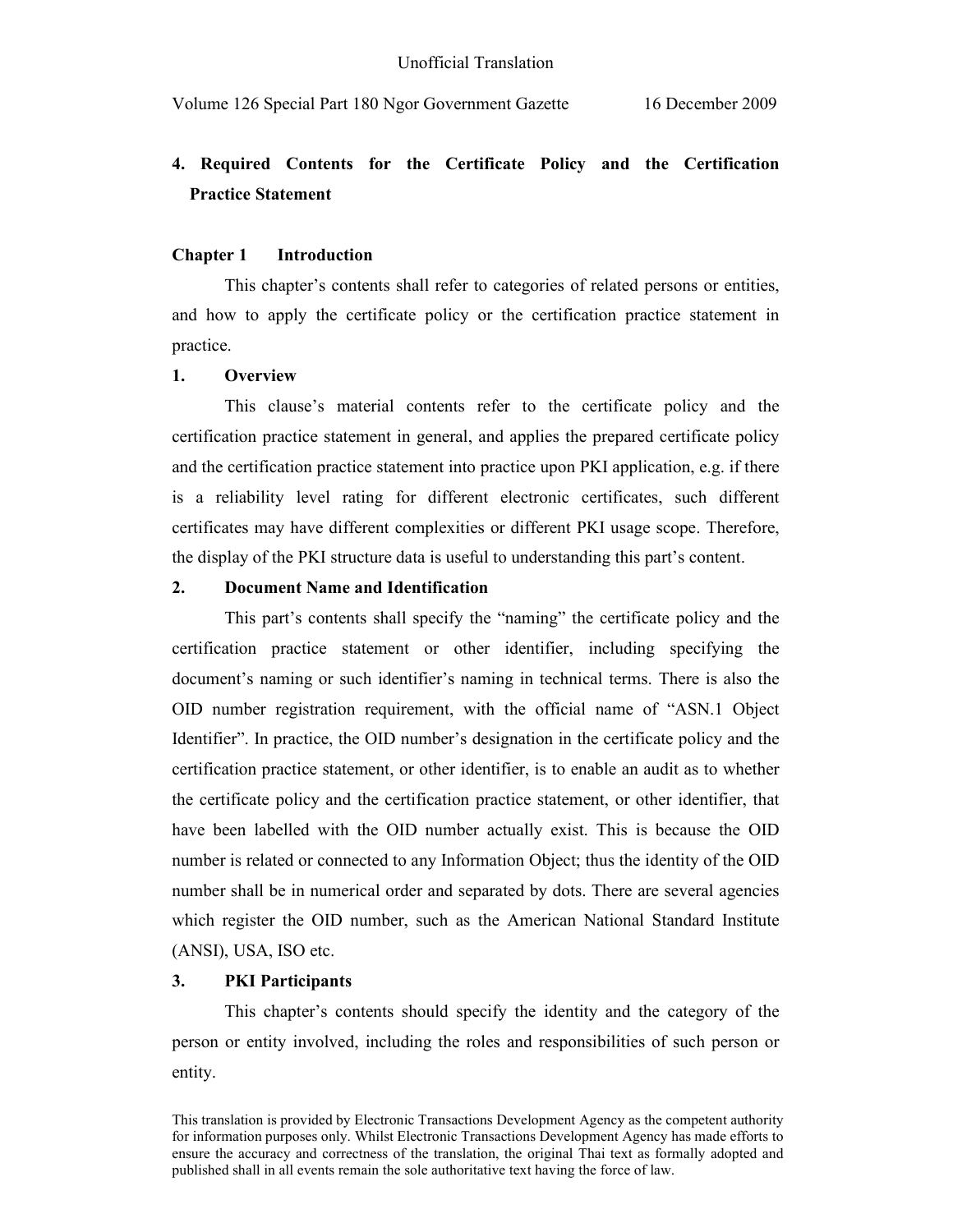### 3.1 Certification Authority

This is the Certification Authority which generates and issues the electronic certificate to certify the Public Key to the Subscriber.

3.2 Registration Authority

This is a person or an entity which has the duty to audit the subscription applicant, both in the subscription applicant's identification stage on whether the subscription applicant is a person or an entity, and in the subscription applicant's authentication stage on whether the subscription applicant is actually the person or the entity as the subscription applicant claims to be. In addition, the Certification Authority or the Registration Authority shall act uniformly in the revocation or renewal of the electronic certificate by auditing and verifying the accuracy of the data provided by the subscription applicant in several stages. After completion of the audit of the validity of the subscription applicant's data, the Service Provider shall be notified to issue the electronic certificate to the subscription applicant. The Registration Authority may either be personnel of the Certification Authority or personnel of the subscription applicant, or another agency or entity entered into an agreement with the Registration Authority to perform such duty.

3.3 Subscriber

 This is any person or entity to which the electronic certificate is granted by the Certification Authority.

3.4 Relying Party

This is any other person or entity that is reliant on the digital signature, which is one of the electronic signatures categories, or on the electronic certificate. Therefore, the Relying Party may or may not be a Subscriber of the Certification Authority. However, the Relying Party shall be the person who commits or refrains from any action due to its reliance on the electronic certificate or the digital signature. The Public Key contained in such electronic certificate shall be used in verifying the true identity of the subscription applicant who is the owner of the digital signature and whose name appears in the electronic certificate.

3.5 Other Participants

This translation is provided by Electronic Transactions Development Agency as the competent authority for information purposes only. Whilst Electronic Transactions Development Agency has made efforts to ensure the accuracy and correctness of the translation, the original Thai text as formally adopted and published shall in all events remain the sole authoritative text having the force of law.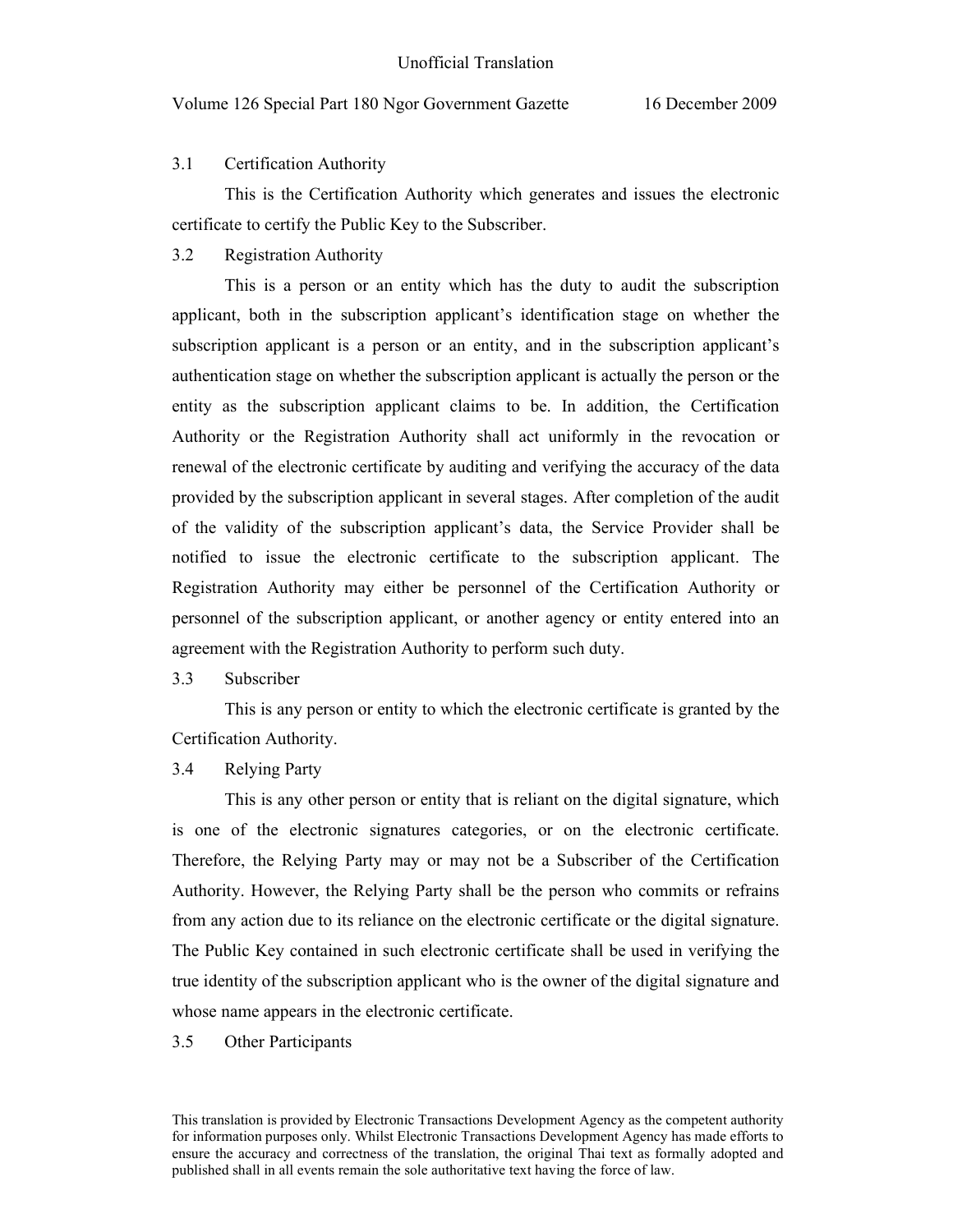#### Unofficial Translation

Volume 126 Special Part 180 Ngor Government Gazette 16 December 2009

These are other persons or entities other than mentioned above, such as providers of repository services or outsourced Service Providers as the Certification Authority, etc.

#### 3.6 Certificate Usage

 This part's contents should set forth the identity or category of the electronic certificate which was applied into practice, such as: the electronic certificate to certify the person; the electronic certificate to certify the juristic person; the electronic certificate to certify the website; the electronic certificate to certify the server; the electronic certificate for use with the electronic mail or e-mail; and the electronic certificate for use with contracts or agreements etc.

Any certificate usage limitation or reliability level rating of the electronic certificate should be clearly specified. Also, if the certificate usage identity or electronic certificate type is so different as to necessitate the creation of the certificate policy or the certification practice statement for each usage identity or electronic certificate type, it is therefore necessary that such subject matter data be clearly specified.

#### 3.7 Policy Administration

This part's contents should mention the name and address of the agency which drafts, registers, supervises and revises documents relating to the certificate policy and the certification practice statement, including the names and addresses of the contact people and their electronic mails, telephone numbers and fax numbers. Moreover, a position could be specified for being responsible for answering questions or communicating with the Subscriber of the Certification Authority.

In addition, to establish the reliability of the Certification Authority's services, in case the Certification Authority has prepared the certificate policy and the certification practice statement pursuant to the guideline notified by the Electronic Transaction Commission, there should be a mention of the Electronic Transaction Commission and the address of the Commission's administration unit in this clause.

#### 3.8 Definitions and Acronyms

It is necessary that the preparation of the certificate policy and the certification practice statement refers to a substantial number of vocabularies and acronyms.

This translation is provided by Electronic Transactions Development Agency as the competent authority for information purposes only. Whilst Electronic Transactions Development Agency has made efforts to ensure the accuracy and correctness of the translation, the original Thai text as formally adopted and published shall in all events remain the sole authoritative text having the force of law.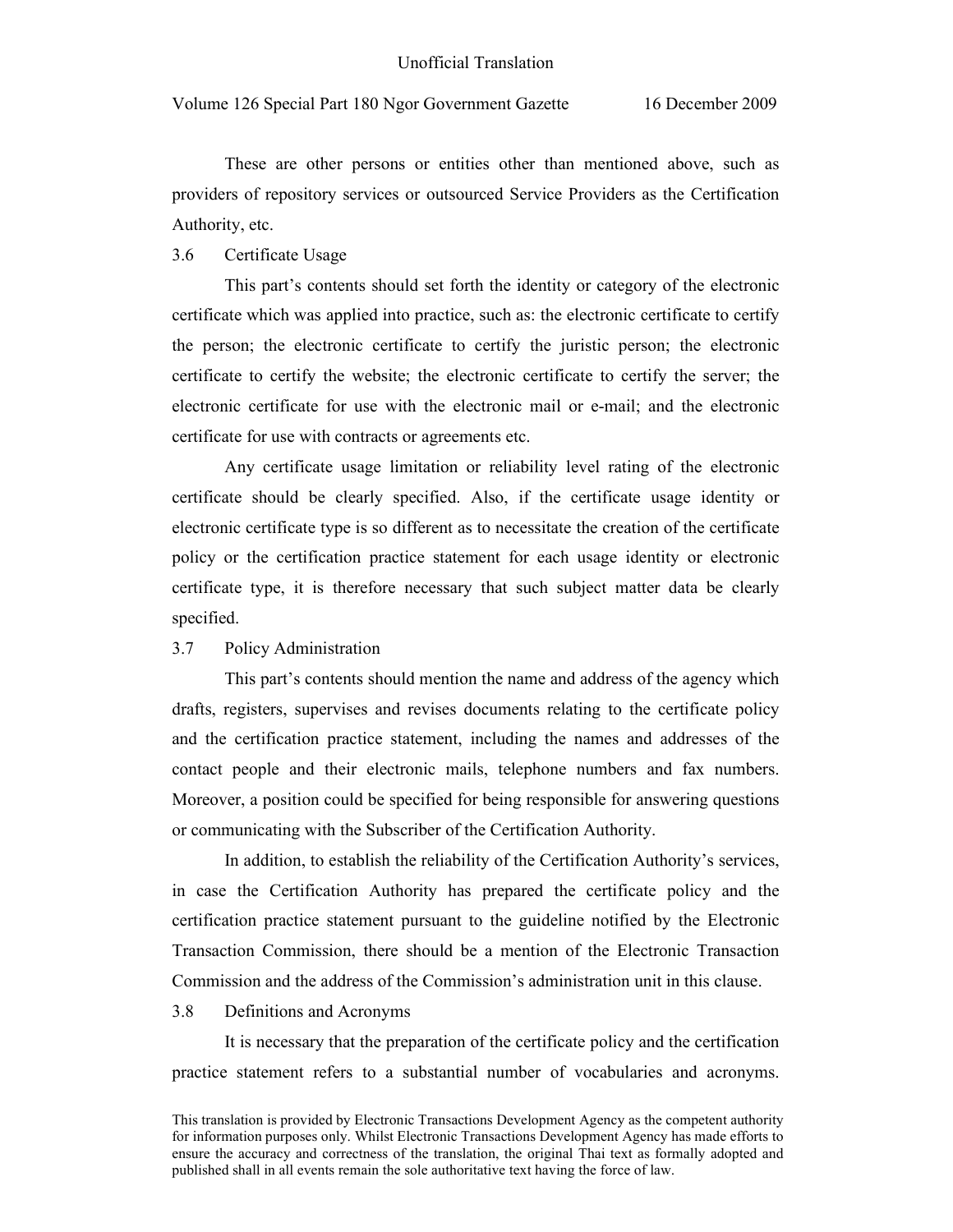Therefore, such words or acronym meanings shall be given in this chapter - e.g. the meanings of the terms "the Certification Authority", "the Registration Authority" , "the Subscriber", "the certificate policy and the certification practice statement", "the digital signature", "the electronic certificate", "the Key Pair", "the Private Key", "the Public Key", "the entity", etc. – so as to provide data accordingly to the Subscriber.

#### **Chapter 2 Publication and Repository Responsibilities**

 This part's contents shall specify the person who has repository duties for rendering the Certification Authority's services, as well as whether such issuance of the electronic certificate was performed by the Certification Authority or derived from using another Service Provider's service. Also, it shall specify the responsibilities of the person or agency with the duties of disseminating data regarding the certificate policy and the certification practice statement, as well as the contents that will be published, such as the security controls and the trade secret protection for important, sensitive data.

Moreover, relevant data on the data's dissemination frequency or regularity, the access control of disseminated data, the certificate policy and the certification practice statement, or the status of the electronic certificate, including certificate revocation, should be provided.

# **Chapter 3 Identification and Authentication (I&A)**

This chapter's contents should provide data with regard to the steps used to authenticate a person or entity of the subscription applicant with the Certification Authority or Registration Authority prior to issuance of the electronic certificate, including prescribing the steps of authentication for a person of the Certification Authority, or Registration Authority or entity associated with rendering or jointly rendering services with the Certification Authority. In addition, this chapter may provide data regarding new electronic certificate issuance, electronic certificate renewal or certificate revocation. Nevertheless, the contents that shall be defined in this chapter, other than those mentioned above, are as follows:

This translation is provided by Electronic Transactions Development Agency as the competent authority for information purposes only. Whilst Electronic Transactions Development Agency has made efforts to ensure the accuracy and correctness of the translation, the original Thai text as formally adopted and published shall in all events remain the sole authoritative text having the force of law.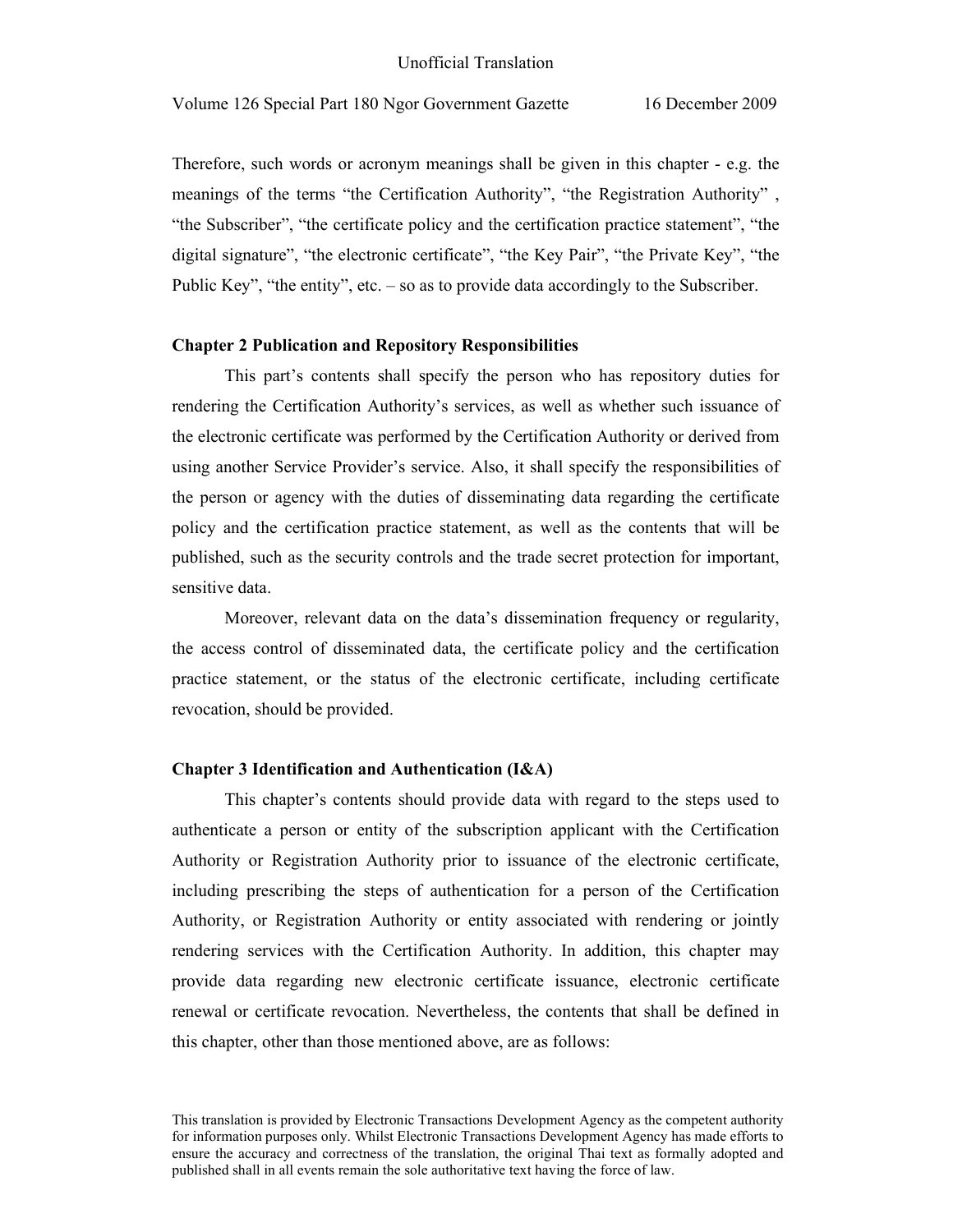# **1. Naming**

The naming convention to identify the Subscriber should be defined as follows:

- 1.1 A naming convention such as X.500 Distinguished Name or RFC 822 Names shall be used for e-mails, and X.400 shall be used for names.
- 1.2 Such names may or may not have a meaning.
- 1.3 The name of the Subscriber in case of using anonymous or pseudonymous names or name concealment.
- 1.4 Rules on name conversion in various forms, such as X.500 and RFC 822 standard etc.
- 1.5 Such names must be unique names.

# **2. Initial Identity Validation**

This part's data should prescribe identification and authentication procedures upon initial registration with the Certification Authority, the Registration Authority, the Subscriber or any other Relying Party, by:

- 2.1 Authentication of the relationship between the Private Key and the Public Key held by or in the possession of the Subscriber, such as the digital signature authentication which appears in the electronic certificate by means of using the digital signature in sending the certificate request message to the Certification Authority etc.
- 2.2 Authentication of conditions for verifying the existence of organisations or agencies, such as the verification from the affidavit of the company or the juristic person issued by the Department of Business Development, Ministry of Commerce etc.
- 2.3 Authentication of conditions for the data verification of the person acting on behalf of organisations or agencies, such as the verification from the power of attorney etc.

## **3. Identification and Authentication for Re-Key Requests**

This step shall cover not only the step where the electronic certificate has expired, but also the electronic certificate usage revocation. Therefore, there should be

This translation is provided by Electronic Transactions Development Agency as the competent authority for information purposes only. Whilst Electronic Transactions Development Agency has made efforts to ensure the accuracy and correctness of the translation, the original Thai text as formally adopted and published shall in all events remain the sole authoritative text having the force of law.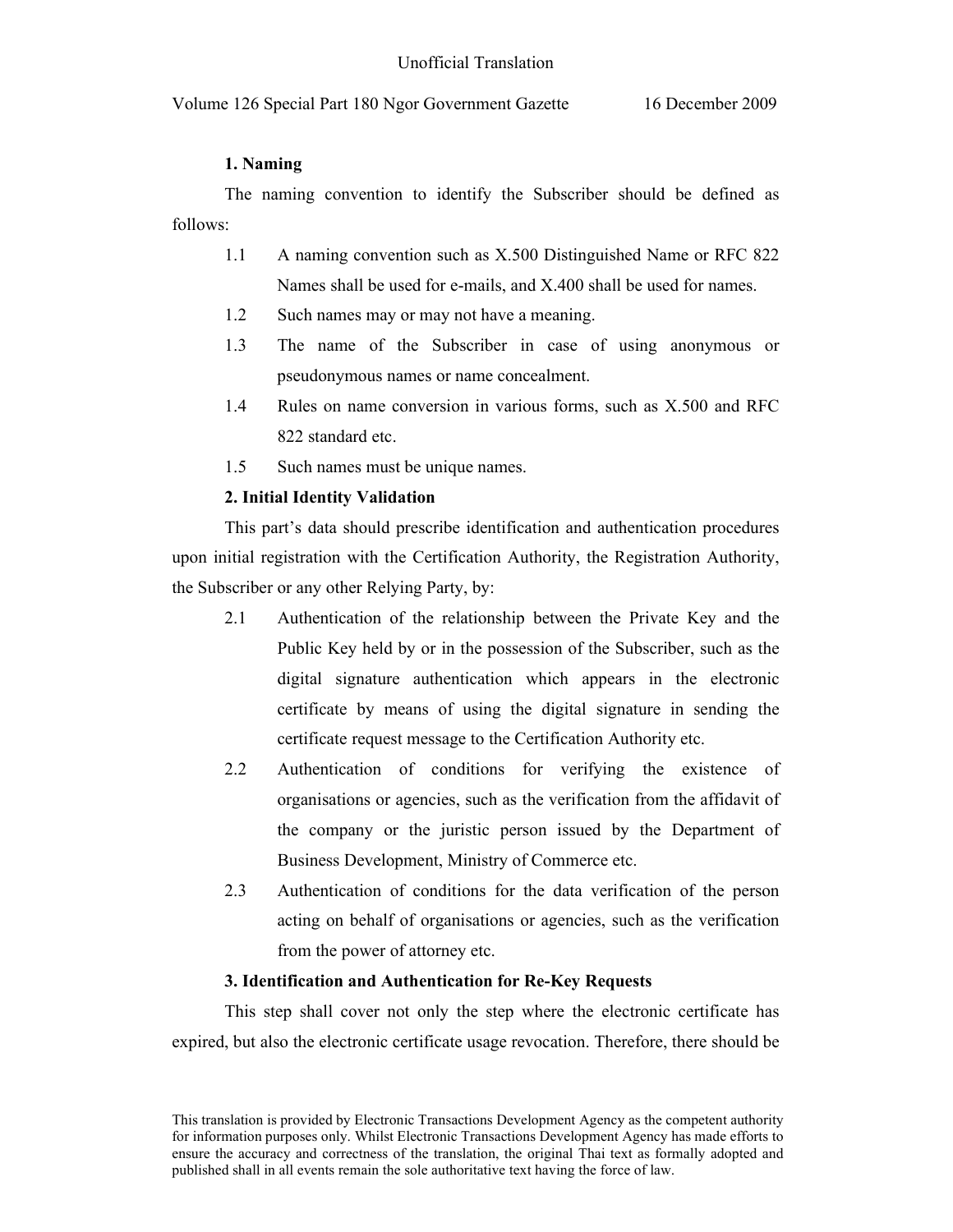a step with the same functional format as the identification and authentication of a person, which is the same as the initial subscription application step.

#### **4. Identification and Authentication for Revocation Requests**

This is to specify the class of person who can request certificate revocation, and the step for the authentication data of such person's identity, including such person's rights.

## **Chapter 4 Certificate Life-Cycle Operation Requirements**

This part's data is used to specify the requirements used for operating the electronic certificate for the Certification Authority, the Registration Authority, the Subscriber and PKI participants to correspond with their roles and responsibilities.

#### **1. Certificate Application**

This part should specify the requirements for application for the electronic certificate, as follows:

- 1.1 The person who can apply for the electronic certificate, such as the certificate subject, or RA etc.
- 1.2 For the electronic certificate application procedure and related obligations, the electronic certificate application procedure's example may be as follows:
	- (1) A person files a certificate application and generates the Key Pair and files the electronic certificate application to the Registration Authority, whereby such person filing the certificate application must provide complete and accurate data in accordance with the electronic certificate application rules of the certification authority.
	- (2) The Registration Authority examines the application and countersigns the application that has undergone the Certification Authority's verification. The Registration Authority and Certification Authority must determine the

This translation is provided by Electronic Transactions Development Agency as the competent authority for information purposes only. Whilst Electronic Transactions Development Agency has made efforts to ensure the accuracy and correctness of the translation, the original Thai text as formally adopted and published shall in all events remain the sole authoritative text having the force of law.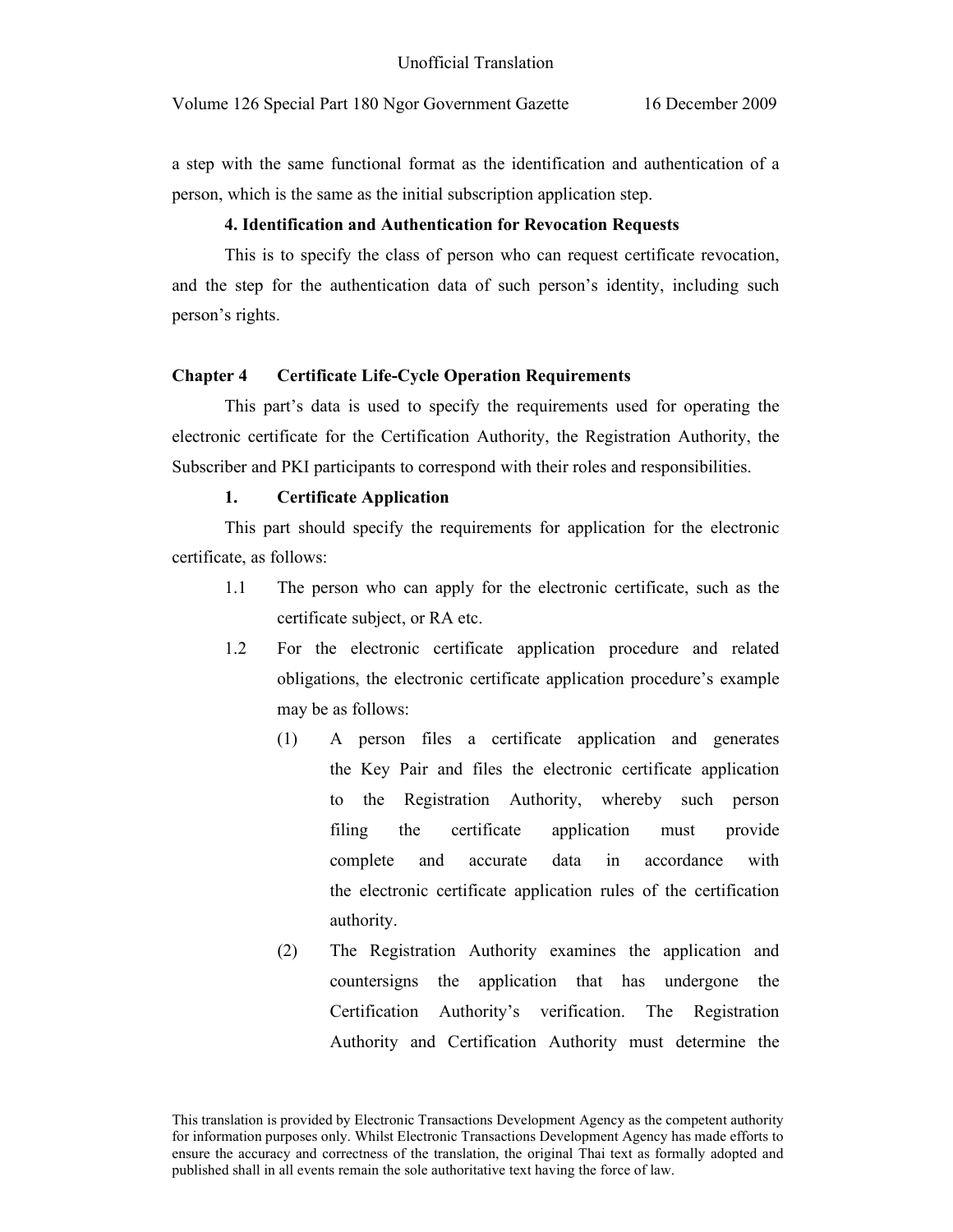principles and procedures for the electronic certificate application.

# **2. Certificate Application Processing**

This part's contents should provide data on the certificate application processing; examples thereof are as follows:

- 2.1 The Certification Authority and Registration Authority will audit the validity of the applicant for authentication.
- 2.2 The Certification Authority and Registration Authority will consider whether to approve or disapprove the subscription application of the electronic certificate.
- 2.3 The fixed term utilised by the Certification Authority and the Registration Authority in consideration of the application for the electronic certificate.

# **3. Certificate Issuance**

This part's contents should provide data on the procedure of certificate issuance in the following matters:

- 3.1 Practice of the Certification Authority in certificate issuance, such as examination of the signature, and the Registration Authority's power and electronic certificate generation.
- 3.2 Notification of the certificate issuance results procedure to the Subscriber, e.g. notification by electronic mail.

# **4. Certificate Acceptance**

- 4.1 Practice of the electronic certificate applicant which is accepted in the electronic certificate, i.e. the electronic certificate applicant accepts the electronic certificate issued by the Certification Authority in the following cases:
	- (1) The Certification Authority has not been informed in any way by the electronic certificate applicant within the prescribed period.
	- (2) The Subscriber has countersigned information notifying acceptance or non-acceptance of the electronic certificate.

This translation is provided by Electronic Transactions Development Agency as the competent authority for information purposes only. Whilst Electronic Transactions Development Agency has made efforts to ensure the accuracy and correctness of the translation, the original Thai text as formally adopted and published shall in all events remain the sole authoritative text having the force of law.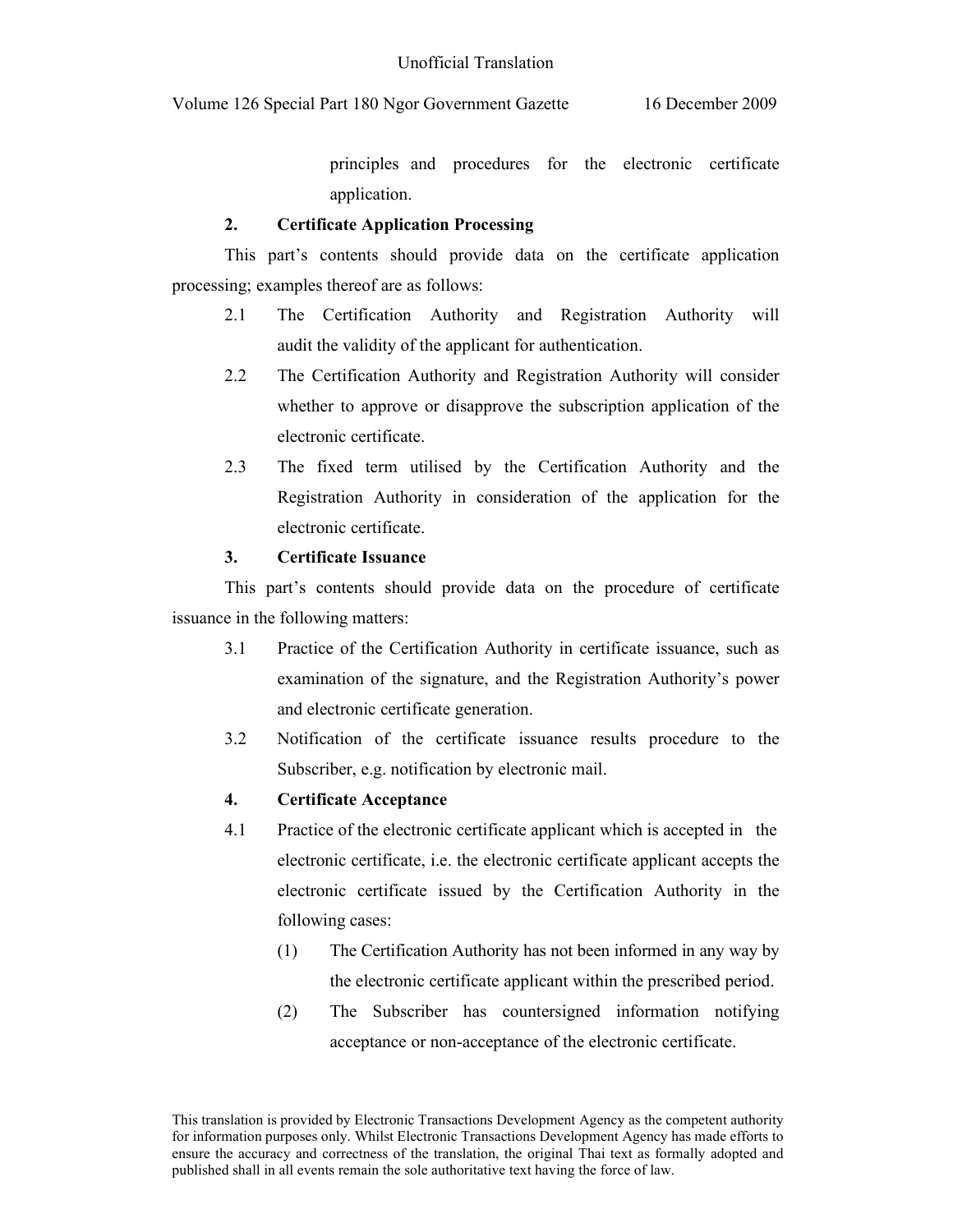- 4.2 Dissemination of the electronic certificate accepted by the electronic certificate applicant, which can be published via the X.500 Directory or LDAP repository.
- 4.3 Notifying other relevant persons with regard to the electronic certificate issued to to the electronic certificate applicant, i.e. the Certification Authority may send the electronic certificate issued to the electronic certificate applicant to the Registration Authority.

# **5. Key Pair and Certificate Usage**

- 5.1 Responsibilities of the Subscriber in the Key Pair and certificate usage, i.e. the Subscriber shall use the Private Key and electronic certificate in accordance with the policy defined in the certificate policy and contract between the Certification Authority and the Subscriber. The Subscriber can use the Private Key after the Subscriber has accepted the electronic certificate, and cannot use the Private Key and electronic certificate after the electronic certificate has expired or has been revoked.
- 5.2 Responsibilities of the Relying Party in the Subscriber's Key Pair and certificate usage, i.e. the Relying Party shall use the electronic certificate pursuant to the policy defined in the certificate policy, and audit the status of the electronic certificate by using methods specified in the certificate policy, which is subject to the relevant Relying Party's conditions.

# **6. Certificate Renewal**

The certificate renewal means issuance of a new electronic certificate to the Subscriber without changing the Subscriber's Public Key or any other data contained in the electronic certificate. The certificate renewal should consider the following matters:

6.1 Cases regarding certificate renewal authorisation, i.e. the electronic certificate has expired, but the policy permits continual use of the original Key Pair, thus enabling electronic certificate renewal.

This translation is provided by Electronic Transactions Development Agency as the competent authority for information purposes only. Whilst Electronic Transactions Development Agency has made efforts to ensure the accuracy and correctness of the translation, the original Thai text as formally adopted and published shall in all events remain the sole authoritative text having the force of law.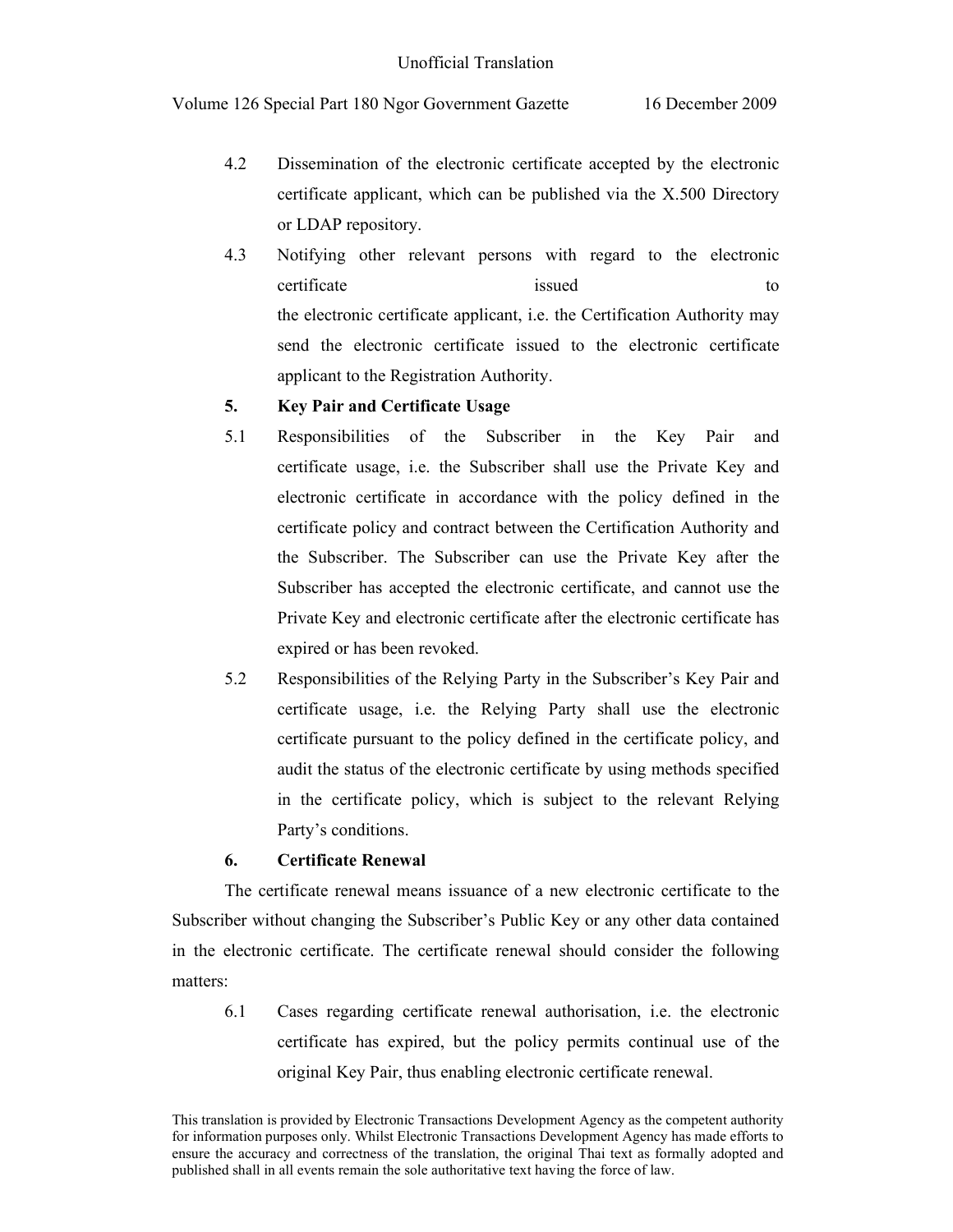- 6.2 Persons who are entitled to renew the electronic certificate, i.e. the Certification Authority, may allow the Registration Authority to apply for renewal on behalf of the Subscriber, or the Certification Authority may automatically renew the Subscriber's electronic certificate upon such electronic certificate's expiration.
- 6.3 There should be a clear procedure for electronic certificate renewal, such as password usage in the subject authentication prior to the electronic certificate renewal.
- 6.4 There should be a procedure to report to the Subscriber that the certificate renewal has been made.
- 6.5 There should be a specification of the procedure to accept the renewed electronic certificate by the Certification Authority for the electronic certificate Subscriber.
- 6.6 There should be an explanation of the electronic certificate dissemination and a procedure to inform PKI Participants of the certificate renewal.

## **7. Certificate Re-key**

This part's contents should provide the data on the generation of the re-key, including new electronic certificate issuance to support the re-key by the Subscriber or any other party.

- 7.1 Cases regarding the Certification Authority's ability or requirement to generate the Key Pair and issue the electronic certificate to support the re-key, such as the certificate revocation or the Key Pair usage expiration.
- 7.2 Requirement that any person can apply for the electronic certificate to support the re-key.
- 7.3 There should be a procedure to inform the Subscriber of the issuance of the new electronic certificate.
- 7.4 There should be a specification of the procedure to accept the electronic certificate issued by the Certification Authority to support the re-key.

This translation is provided by Electronic Transactions Development Agency as the competent authority for information purposes only. Whilst Electronic Transactions Development Agency has made efforts to ensure the accuracy and correctness of the translation, the original Thai text as formally adopted and published shall in all events remain the sole authoritative text having the force of law.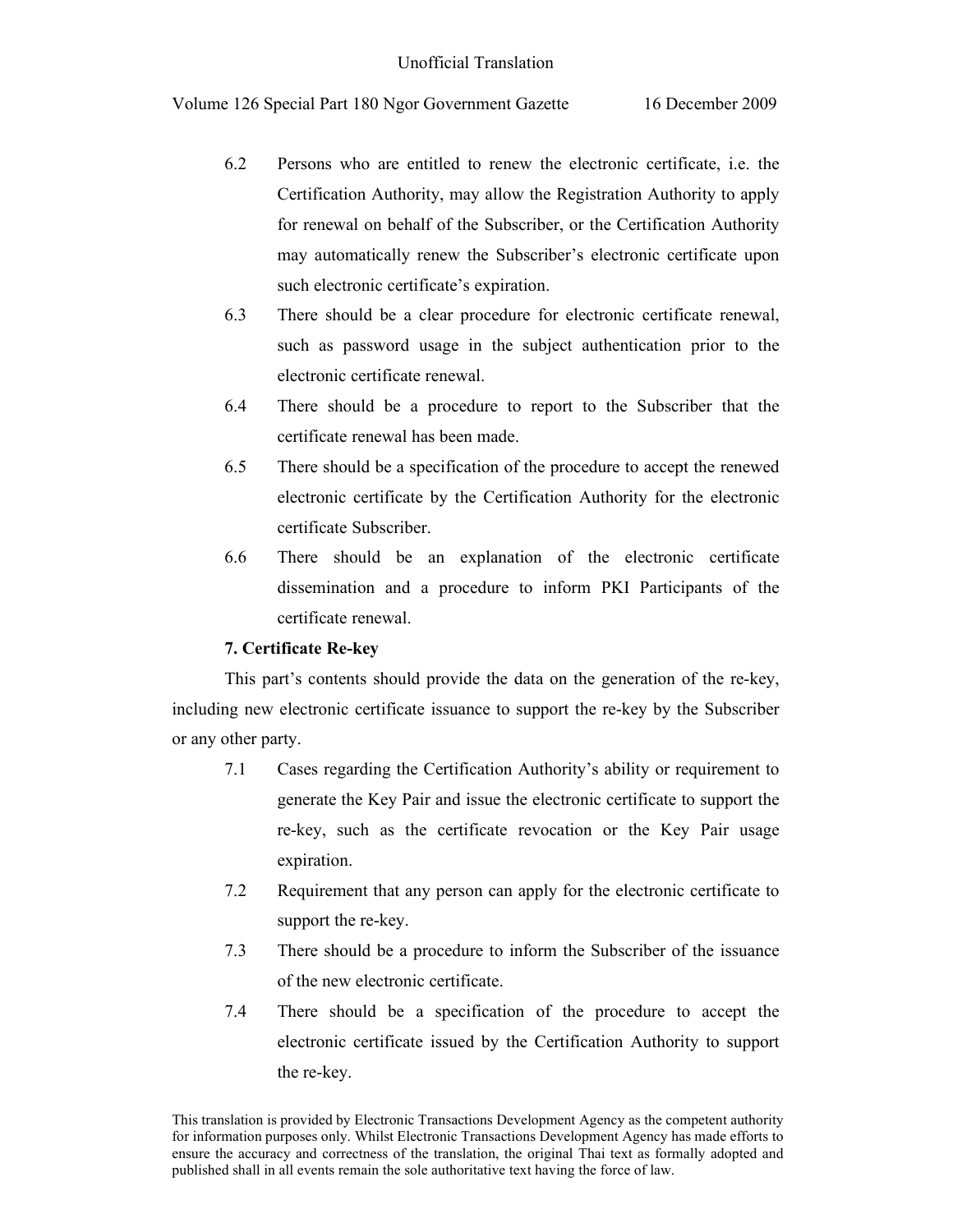7.5 There should be an explanation of the electronic certificate dissemination and a procedure to inform PKI Participants of the certificate issuance to support the re- key.

# **8. Certificate Modification**

This part's contents should provide data regarding new electronic certificate issuance due to data modification in the electronic certificate, other than the Subscriber's Public Key.

- 8.1 Cases regarding the Certification Authority's permission for the Subscriber to modify the electronic certificate data, such as a name change, change of its distinguished name and change of its role and obligation in the workplace.
- 8.2 Requirement that any person can apply for modification of the electronic certificate, e.g. the Subscriber, personnel authority or Registration Authority etc.
- 8.3 There should be a procedure to inform the Subscriber of the new electronic certificate.
- 8.4 There should be a specification of the procedure to accept the electronic certificate issued by the Service Provider.
- 8.5 There should be an explanation of the electronic certificate dissemination and a procedure to inform PKI Participants of new electronic certificate issuance.

# **9. Certificate Revocation and Suspension**

This part's contents should provide data regarding certificate revocation and suspension.

9.1 Cases where the Certification Authority has effected suspension or certificate revocation, such as the Subscriber's employment termination, cryptographic equipment loss or existence of reasonable grounds to suspect that there is forbidden knowledge of the Private Key.

This translation is provided by Electronic Transactions Development Agency as the competent authority for information purposes only. Whilst Electronic Transactions Development Agency has made efforts to ensure the accuracy and correctness of the translation, the original Thai text as formally adopted and published shall in all events remain the sole authoritative text having the force of law.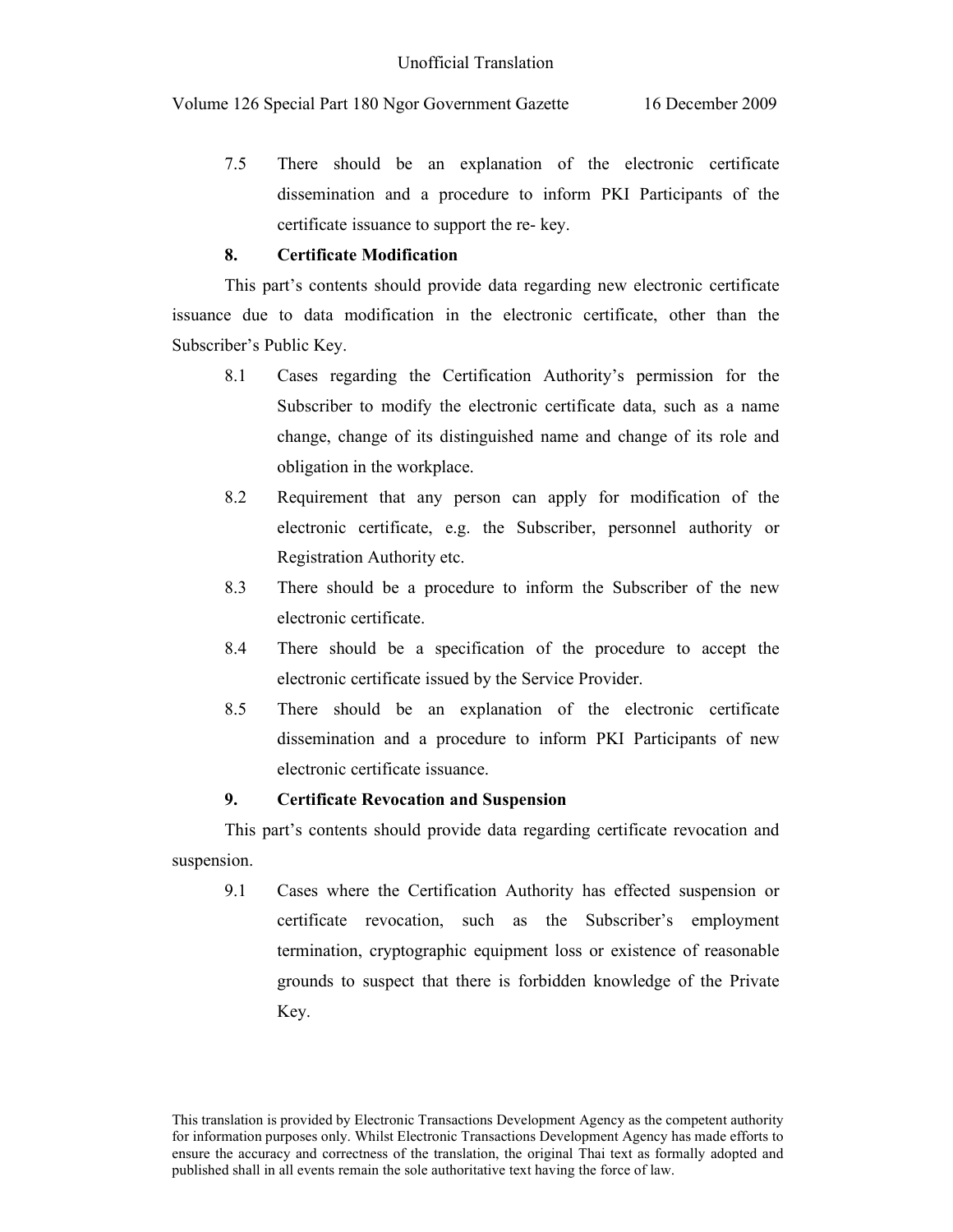- 9.2 Requirement that any person, i.e. the Subscriber and the Registration Authority, is entitled to request the Subscriber's electronic certificate revocation and suspension.
- 9.3 There should be a specification of the procedure for electronic certificate revocation and suspension, such as the requirement that the Registration Authority or the Subscriber must countersign the electronic certificate revocation request.
- 9.4 There should be a specification of the time period when the Subscriber is entitled to request the electronic certificate revocation.
- 9.5 There should be a procedure to enable the Relying Party to verify the electronic certificate status.
- 9.6 Regarding the Certificate Revocation List (CRL) used in the dissemination of the revoked and suspended electronic certificate, there should be specification of such data's dissemination frequency, and the time period between CRL generation and CRL dissemination to the public. Also, if the online certificate status services are provided, the public should be informed of the relevant usage procedure, conditions and requirements.
- 9.7 There should be a specification of the electronic certificate's suspension period.

# **10. Certificate Status Services**

This part's data is regarding the certificate status services for the Relying Party, and should contain the following matters:

- 10.1 Characteristics of the certificate status services and the availability of the life cycle, including the support policy during inability to render such services.
- 10.2 Characteristics of other related services.

## **11. End of Subscription**

This part's data is regarding the Subscriber's practice steps at the end of subscription, which may be caused by the electronic certificate expiration or the Certification Authority's subscription termination.

This translation is provided by Electronic Transactions Development Agency as the competent authority for information purposes only. Whilst Electronic Transactions Development Agency has made efforts to ensure the accuracy and correctness of the translation, the original Thai text as formally adopted and published shall in all events remain the sole authoritative text having the force of law.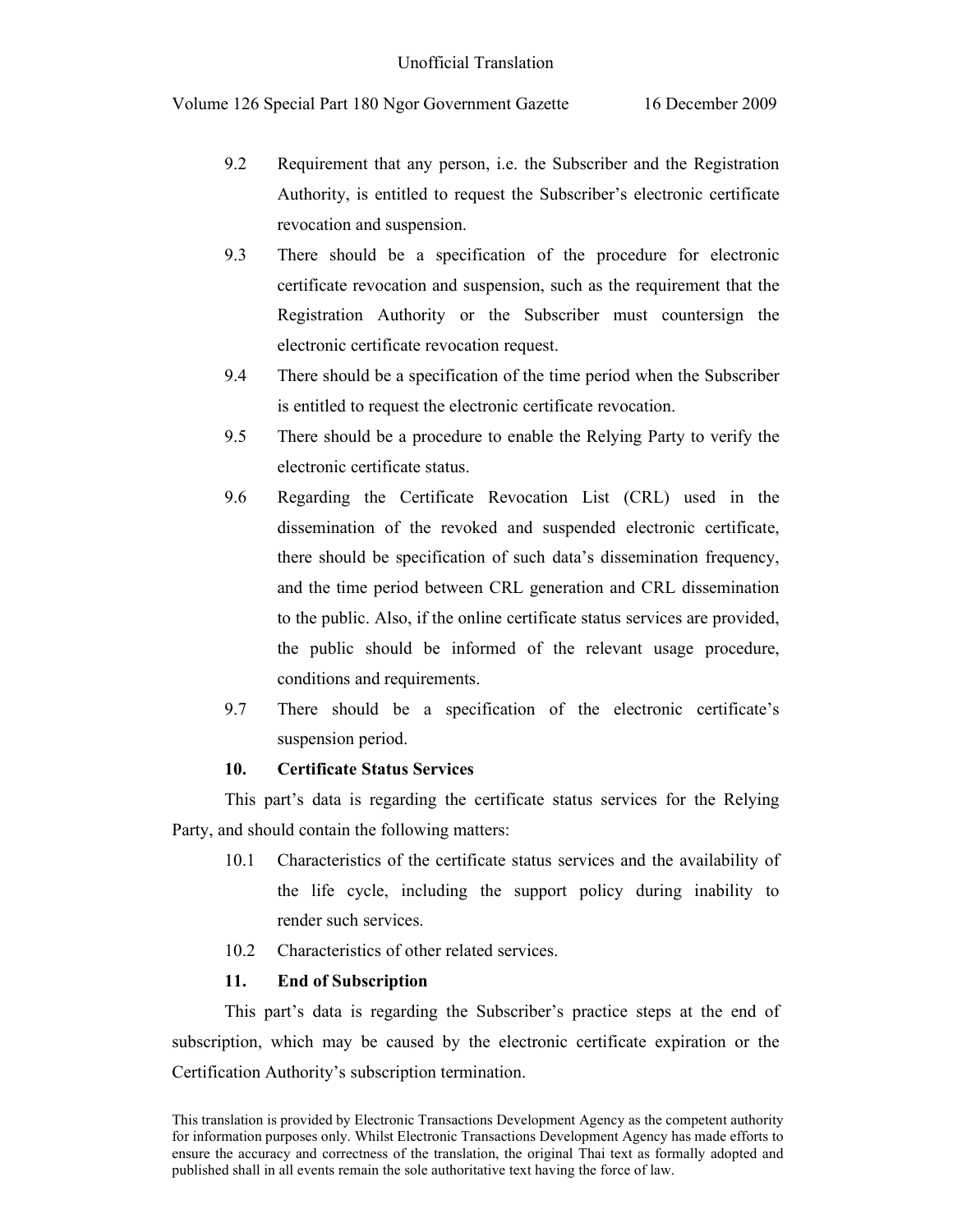#### **12. Key Escrow and Recovery**

The Certification Authority should determine the policy on the escrow and recovery of the Private Key and the session key encapsulation.

#### **Chapter 5 Facility, Management and Operational Controls**

 This chapter's contents will cover the Physical Security and controls in case there is a requirement by the Certification Authority for secure key generation, subject authentication, certificate issuance, certificate revocation, and auditing and archiving.

Therefore, there should be a specification of the PKI participants' Security Techniques to build confidence in the electronic certificate usage and prevent penetration or access to the system or knowledge of the Certification Authority's life cycle data, including prevention of data errors in the generation of the electronic certificate or the certificate revocation list in case the Certification Authority's Private Key has been known about without permission.

Moreover, the physical security controls cover the following subject matters:

#### **1. Site location and Construction**

This chapter's contents should set up a high security zone or a safe room and safe box usage, installation of CCTV and a physical penetration detection system.

### **2. Physical Access**

Entry and exit between the office zone and the high security zone should be indicated. Also, there shall be physical access protection for movement from one zone to another zone, such as being subjected to authentication prior to granting access to the life cycle, which can be achieved by using magnetic cards and verification of fingerprints etc. Moreover, notice should be taken with regard to the management of electrical and air-conditioning systems, protection against water peril, and backup media archives in other premises which are protected from unauthorised access and fire and water peril.

#### **3. Physical Security Controls**

The Certification Authority should describe the physical security controls of the workplace procedure as follows:

This translation is provided by Electronic Transactions Development Agency as the competent authority for information purposes only. Whilst Electronic Transactions Development Agency has made efforts to ensure the accuracy and correctness of the translation, the original Thai text as formally adopted and published shall in all events remain the sole authoritative text having the force of law.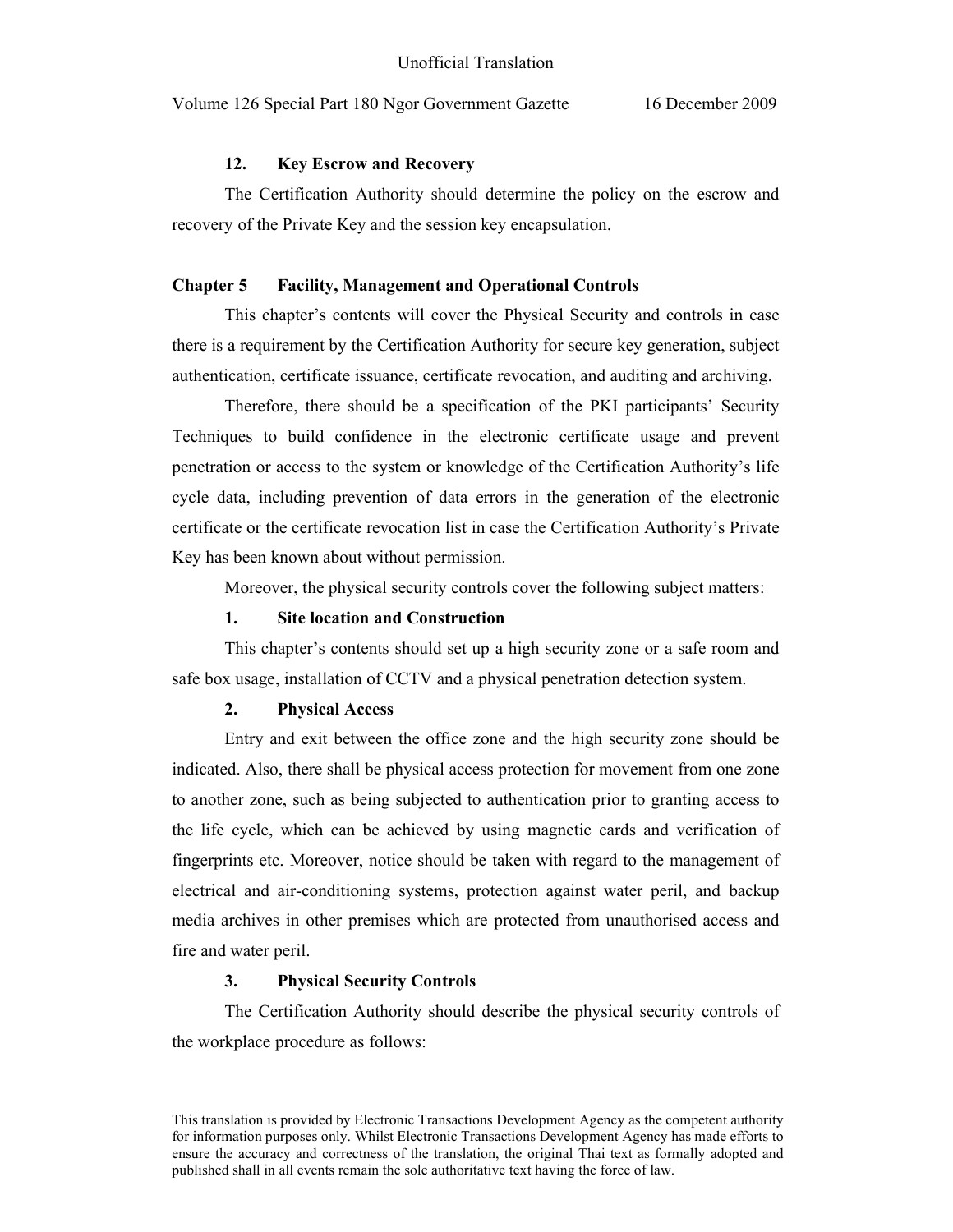- 3.1 The site location of the Certification Authority and division of zones to respond to the level of security requirement.
- 3.2 The zone access control which requires different levels of security.
- 3.3 Monitoring of the electric power, circulation of water, control of the climate, temperature and relative humidity, and fire prevention; to prevent service interruption due to these causes.
- 3.4 Media archiving which is used in security archiving of the Certification Authority data; and there shall be a requirement for data backup outside the workplace to prevent the damage or loss of data.

# **4. Procedural Controls**

The Certification Authority should assign appropriate roles and responsibilities to personnel in the organisation and establish the policy regarding the personnel's work in each role, such as the procedure for subject identification and authentication, or procedure, for access to key data by persons in different roles. This shall be done by having a division of duties, which forbids a person from undertaking duties in multiple roles for data security reasons.

## **5. Compromise and Disaster Recovery**

The Certification Authority should have a Compromise and disaster recovery policy for events which Compromise data security, and for system disaster events, such as data destruction caused by an accident or any other cause, in order to prevent service interruption.

# **6. CA or RA Termination**

In case the Certification Authority or Registration Authority ceases its business, the PKI participants, including those responsible for the Certification Authority data and the Registration Authority data, shall be informed accordingly in order to minimise impact to the Subscriber.

# **Chapter 6 Technical Security Controls**

 This part's contents specify security measures for keys and for data which authorises usage of the keys, such as a PIN number and password, and other matters related to key management.

This translation is provided by Electronic Transactions Development Agency as the competent authority for information purposes only. Whilst Electronic Transactions Development Agency has made efforts to ensure the accuracy and correctness of the translation, the original Thai text as formally adopted and published shall in all events remain the sole authoritative text having the force of law.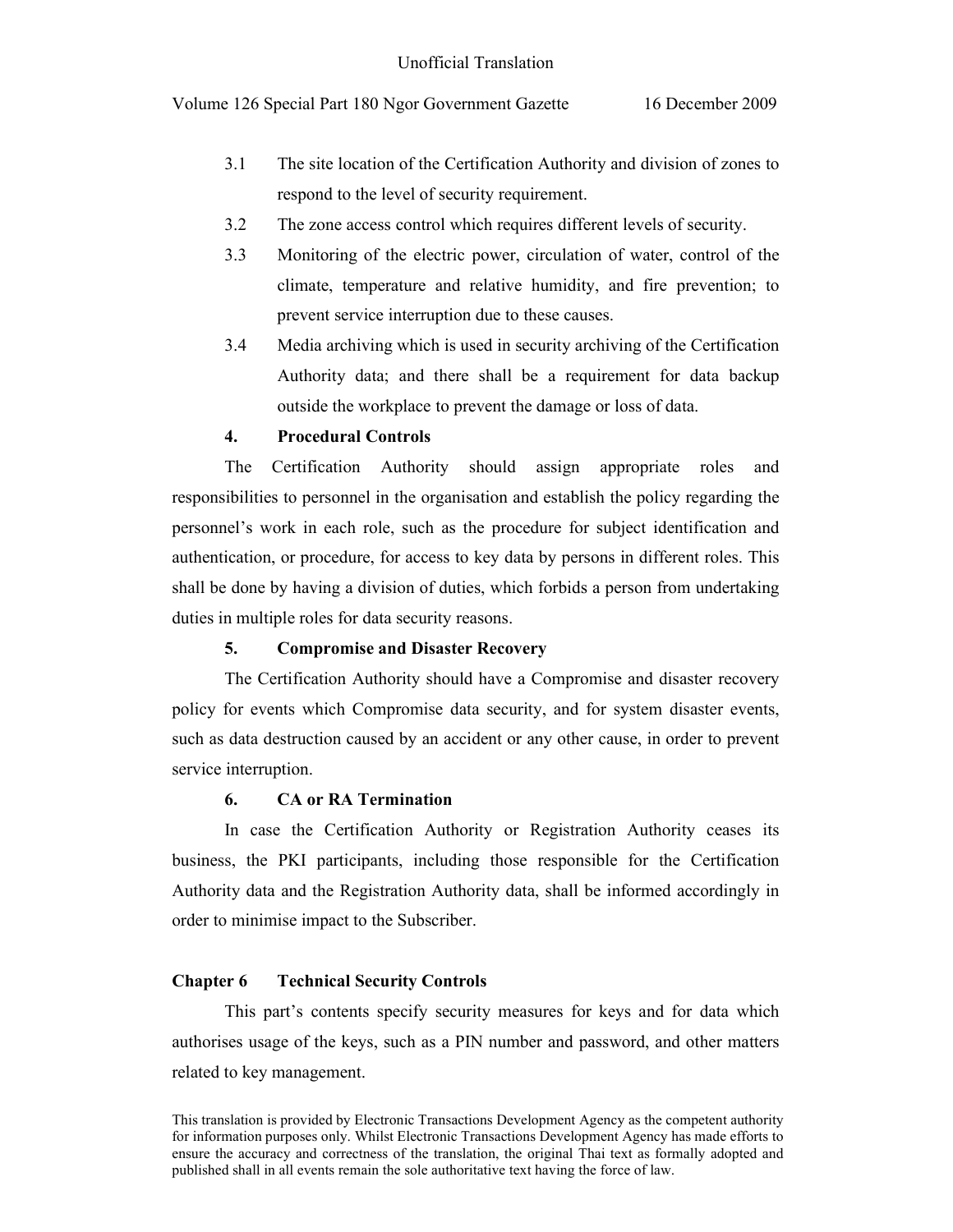## **1. Key Pair Generation and Installation**

 Key Pair generation and installation contains the following issues that shall be considered and set as policy:

- 1.1 Who generates the Key Pair to the Subscriber and was it generated by software or hardware?
- 1.2 Is the Security Techniques for the Subscriber to receive its Private Key viable?
- 1.3 Is the Security Techniques for the Certification Authority to obtain the Subscriber's Public Key viable?
- 1.4 How can the Relying Party securely obtain the Certification Authority's Public Key?
- 1.5 What is the Key Pair's length? That is, the keys may have the length of 1024 bit RSA and 1024 bit DSA.
- 1.6 Who is the person setting the Public Keys' parameters and are there any checking of qualitative parameters during key generation?
- 1.7 What are the objectives that the Key Pair may be used for, or the objectives of why the usage should be limited? These objectives should be consistent with key usage under version 3 of the X.509 standard.

# **2. Private Key Protection and Cryptographic Module Engineering Control**

This part's contents should prescribe a procedure for Private Key protection and cryptographic module usage by the Certification Authority, the Registration Authority, the Subscriber and the data archiving Service Providers. Such procedure shall consider the security and damage resulting from the Private Key storage, Private Key backup and Private Key archival. The following questions shall be considered:

- 2.1 If the cryptographic module is used (may be software, hardware and/or firmware), which standard should be used as a reference?
- 2.2 Whether Private Key access by more than one authorised person has to be controlled (m out of n format)?
- 2.3 Is there any Private Key escrow policy?
- 2.4 Is there any Private Key backup policy?

This translation is provided by Electronic Transactions Development Agency as the competent authority for information purposes only. Whilst Electronic Transactions Development Agency has made efforts to ensure the accuracy and correctness of the translation, the original Thai text as formally adopted and published shall in all events remain the sole authoritative text having the force of law.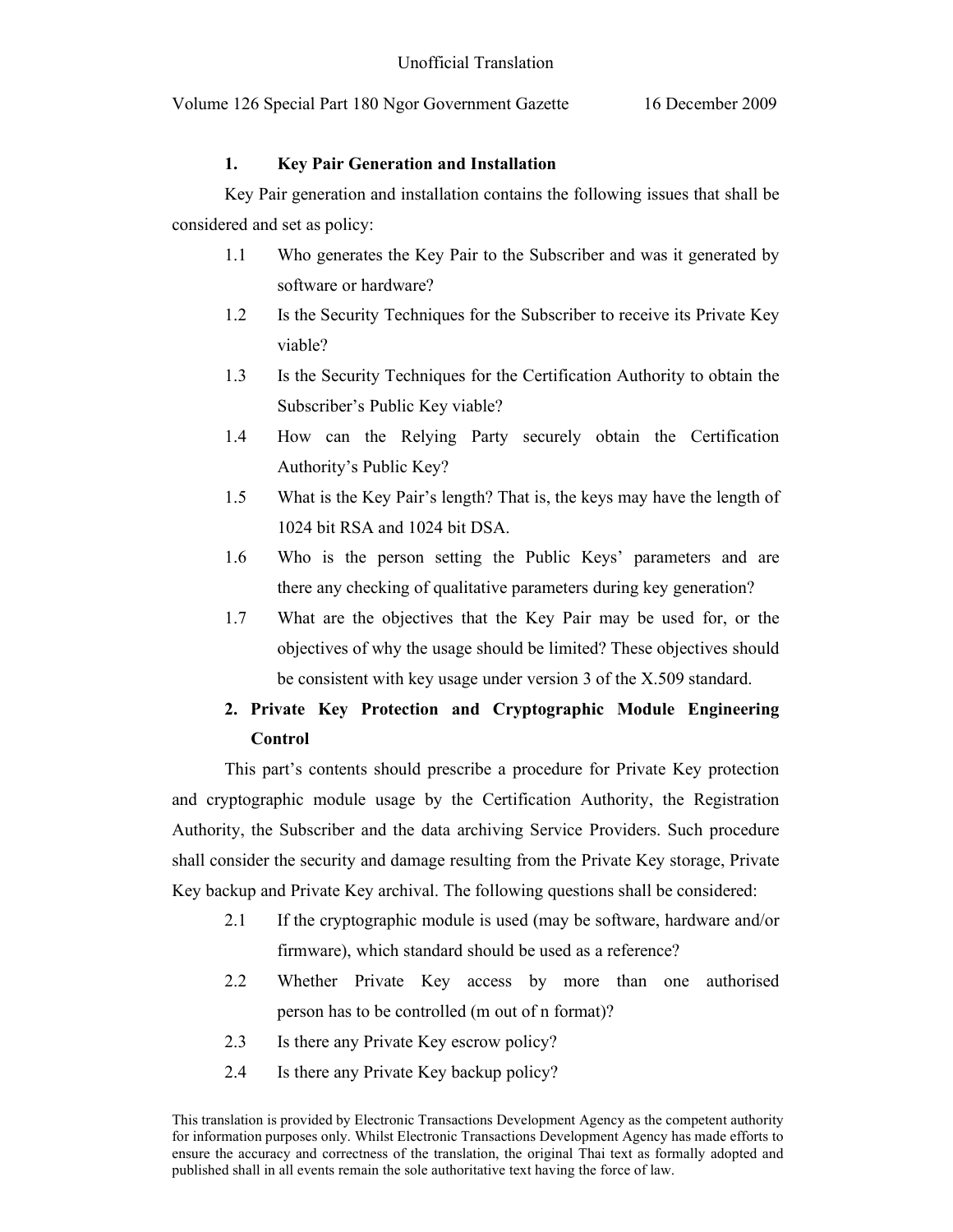- 2.5 Is there any Private Key archival policy?
- 2.6 In which case has the Private Key been transferred into or out of the cryptographic module?
- 2.7 Private Key storage in the cryptographic module shall be carried out by which method? For example, archive in the plaintext format, encrypted text format, split key format etc.
- 2.8 Who is the person eligible to use the Private Key and by which method?
- 2.9 Who is the person entitled to cancel the Private Key usage and by which method?
- 2.10 Who is the person entitled to destroy the Private Key and by which method?
- 2.11 What are the details of the cryptographic module's capabilities (may cite the relevant standards, such as FIPS 140-1)?

## **3. Other Aspects of Key Pair Management**

This part should specify the procedure to manage and administer the Key Pair of the Certification Authority, Registration Authority, and the Subscriber and data archiving Service Providers by considering the following questions:

- 3.1 Whether there should be Public Key archival? If yes, who will perform the duty of Public Key archival and control the security of the Public Key archival system, in terms of necessity for continuous protection of the software and hardware which relates to Public Key usage?
- 3.2 What is the usage period for the electronic certificate and Key Pair of the Subscriber?

## **4. Activation data**

This part's contents should specify the procedure to protect the data necessary for usage in activation, which may mean the reference code and installation code, used in authentication of the Subscriber in the certificate activation step, which is the data granted directly to the Subscriber by the Certification Authority or Registration Authority.

This translation is provided by Electronic Transactions Development Agency as the competent authority for information purposes only. Whilst Electronic Transactions Development Agency has made efforts to ensure the accuracy and correctness of the translation, the original Thai text as formally adopted and published shall in all events remain the sole authoritative text having the force of law.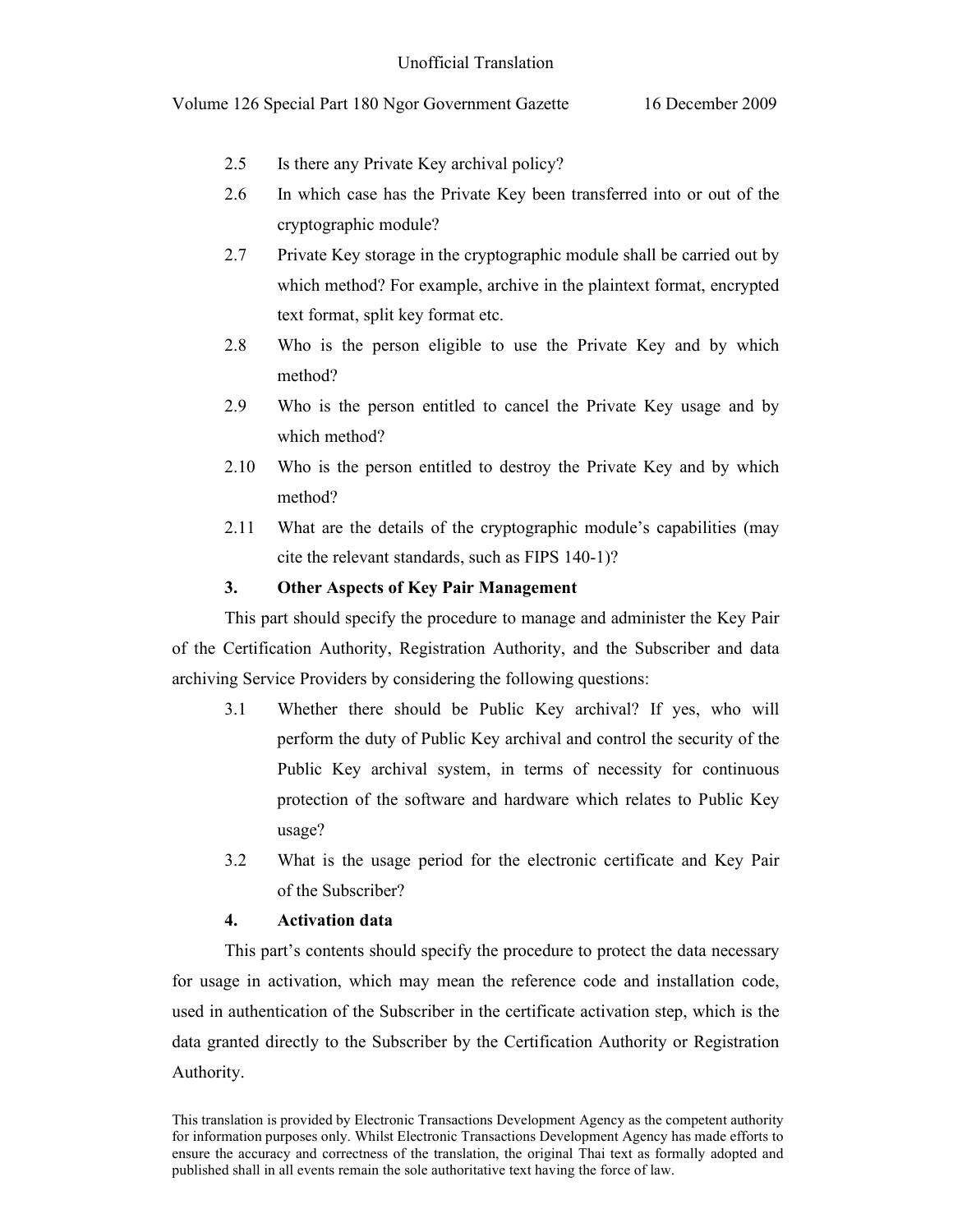# **5. Computer Security Controls**

This part's contents should describe the computer security controls to ensure reliability of the Certification Authority, e.g. the access control, the Certification Authority system's audit, subject identification and authentication, security testing and penetration testing. Such security control system must be subject to evaluation under international standards, such as the Trusted System Evaluation Criteria (TCSEC).

# **6. Life Cycle Technical Controls**

This part's contents should mention the control of system development and the control of security management. The control of system development includes the security of the environment in system development, personnel executing the system development, and system design etc.

Control of security management means use of tools and procedure to ensure the security of the operational systems and the networks.

## **7. Network Security Controls**

This part's contents prescribe the network security controls of the Certification Authority by preventing unauthorised access to the system via mechanisms of security equipment in multiple parts and hierarchies, e.g. the router, firewall and the Penetration Detection System: IDS.

## **8. Time-stamping**

If time-stamping is required, it should be listed in this part. Also, the time source and its reliability should be stated.

# **Chapter 7 Certificate, CRL and OCSP Profiles**

## **1. Certificate Profile**

This part's contents describe the following matters (with reference to IETF RFC 3280):

- 1.1 Version of the supporting electronic certificate.
- 1.2 Data in the certificate extensions and criticality of such data and cryptographic algorithm Object Identifiers.

This translation is provided by Electronic Transactions Development Agency as the competent authority for information purposes only. Whilst Electronic Transactions Development Agency has made efforts to ensure the accuracy and correctness of the translation, the original Thai text as formally adopted and published shall in all events remain the sole authoritative text having the force of law.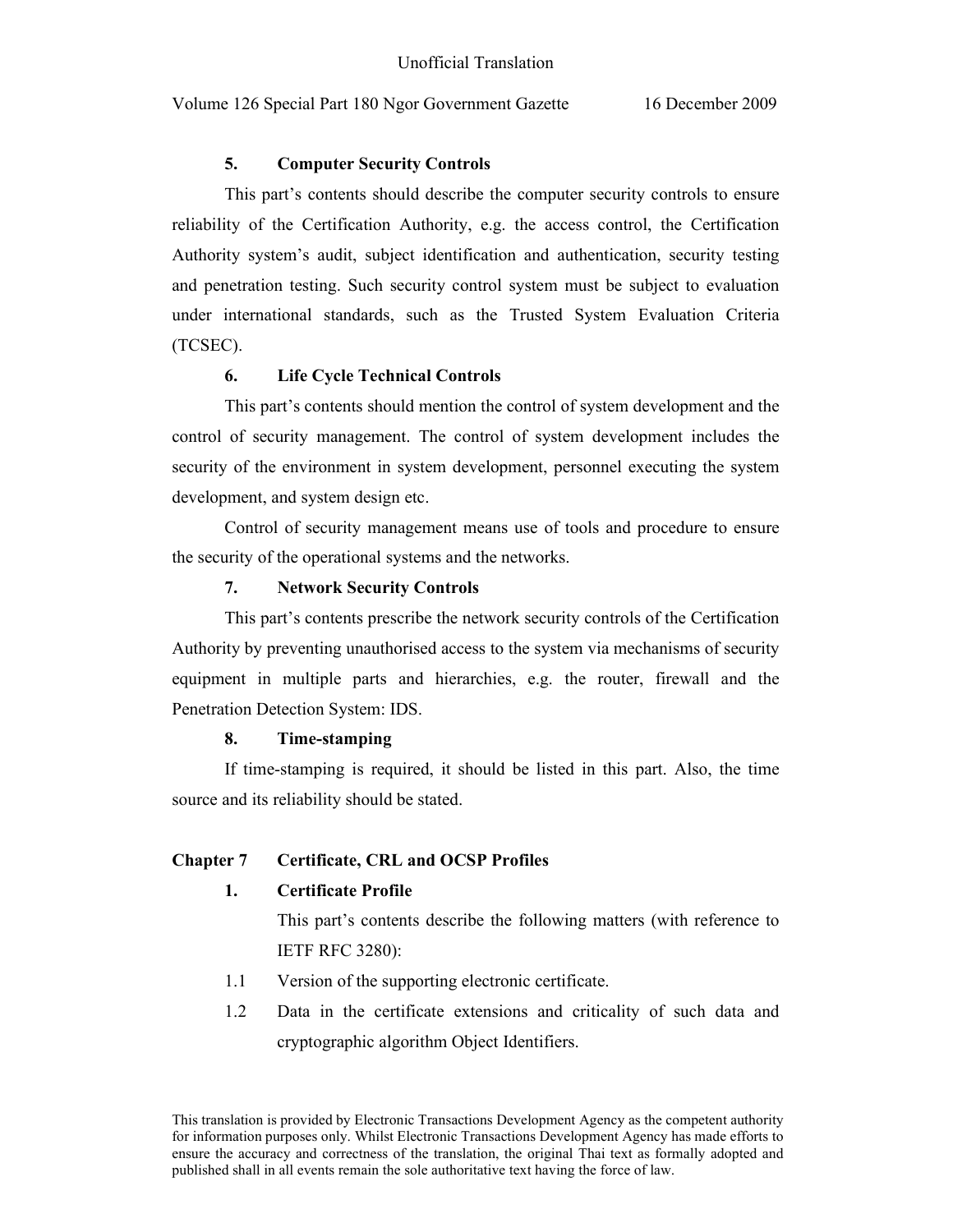- 1.3 The name format of the Certification Authority, Registration Authority and Subscriber.
- 1.4 OID of the policy concerned.

## **2. Certification Revocation List Profile**

- 2.1 This part's contents describe the following matters (with reference to IETF RFC 3280), the version of the supporting certificate revocation list:
- 2.2 The certificate revocation list and data in CRL Entry Extensions and the criticality of such data.

# **3. OCSP Profile**

 This part demonstrates the contents and format of the data used in the auditing of the certificate status using the OCSP protocol (Online Certificate Status Protocol), as well as other data, such as the version of the OCSP, and additional data that can be specified in the OCSP (with reference to IETF RFC 2560).

#### **Chapter 8 Compliance Audit and Other Assessment**

 This part's contents shall prescribe items requiring the risk assessment or methodology used in the risk assessment, e.g. the risk assessment in accordance with the guideline of the WebTrust.

In addition, the frequency of the auditing or assessment of risk may be designated. The assessment shall be performed pursuant to the certificate policy and the certification practice statement and prior to the rendering of services, during the rendering of services, and for audit in case of the possibility of forbidden knowledge affecting the security.

There shall be specification of the required qualifications of personnel performing the audit and risk assessment duty and actions relating to such assessment results, such as the temporary suspension of operation or certificate revocation.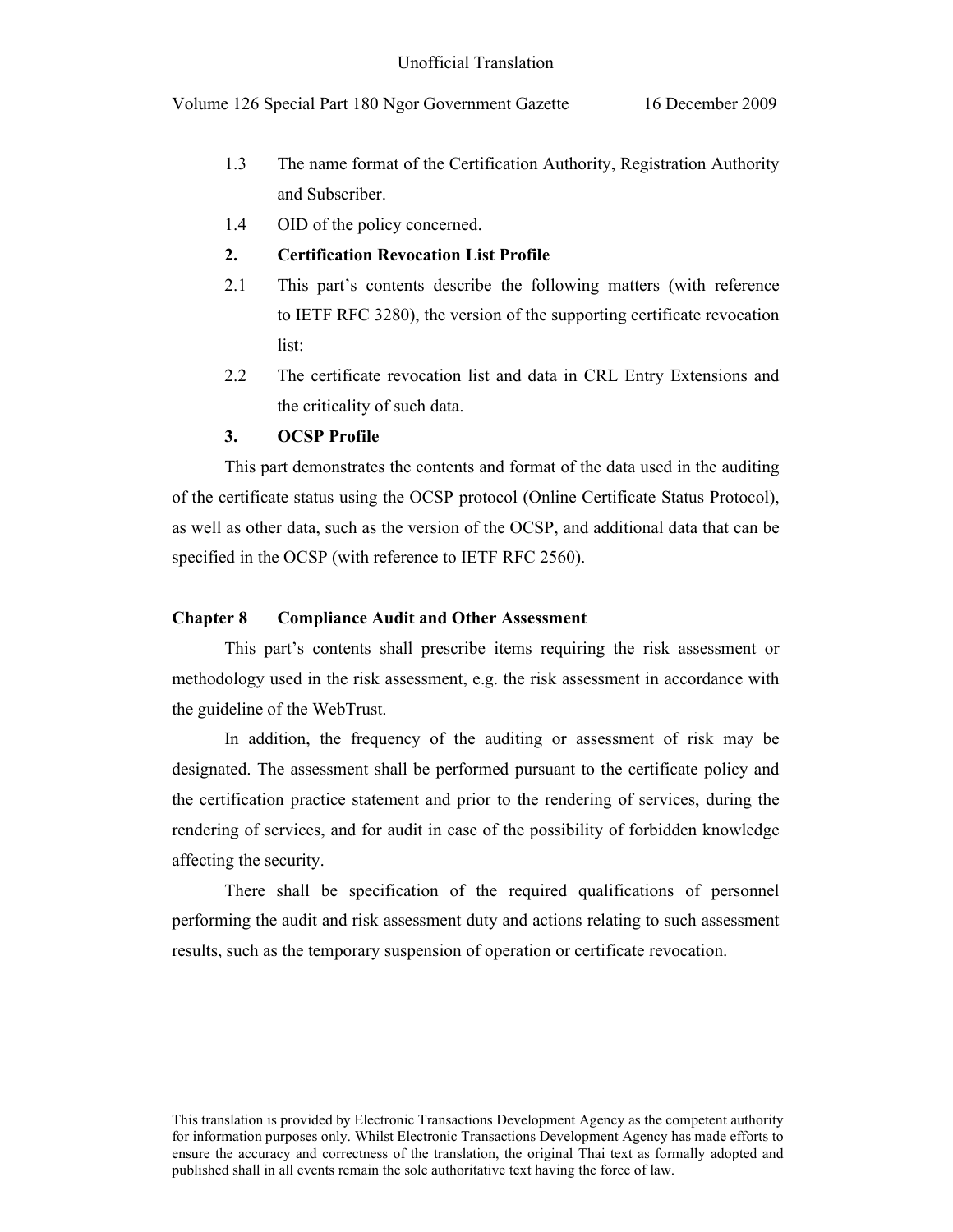#### **Chapter 9 Other Business and Legal Matters**

 This part's contents prescribe the collection of fees and financial responsibility, either in respect of the operation or a claim for damages arising from the service rendered, as well as various legal issues.

However, in preparation of the certificate policy and the certification practice statement, if the Certification Authority would like such document to be regarded as a contract or part of a service agreement, it may be necessary to consider additional content with regard to the limitation of liability in the certificate policy or the certification practice statement. If there is an intention to make the certificate policy and the certification practice statement as a contract or a part of the service agreement, it may be necessary to create a Subscriber agreement for the Relying Party which contains information regarding the limitation of liability of such person in rendering services.

### **1. Fees**

Concerning the subscription fees, the Certification Authority rendering the service of certificate issuance, repository Service Providers or Service Providers acting as the Registration Authority may be authorised to collect certificate issuance or renewal fees, certificate access fees, fees for access to data regarding the revocation or latest status of the electronic certificate, fees for other services such as access to the certificate policy or the certification practice statement. Also, the Certification Authority may provide the refund policy.

## **2. Financial Responsibility**

This part's contents should prescribe the operational PKI responsibilities and the responsibility to maintain the state of the Service Providers to remain solvent and pay damages. There may be additional contents concerning the financial amount of insurance coverage for liabilities and contingencies, assets on the balance sheet, surety bonds, letters of credit, indemnity, and may provide extended coverage by insurance or warranty.

#### **3. Confidentiality of Business Information**

As certain information is confidential business information, it is necessary to that there is confidentiality of such information, e.g. the business plan, sales

This translation is provided by Electronic Transactions Development Agency as the competent authority for information purposes only. Whilst Electronic Transactions Development Agency has made efforts to ensure the accuracy and correctness of the translation, the original Thai text as formally adopted and published shall in all events remain the sole authoritative text having the force of law.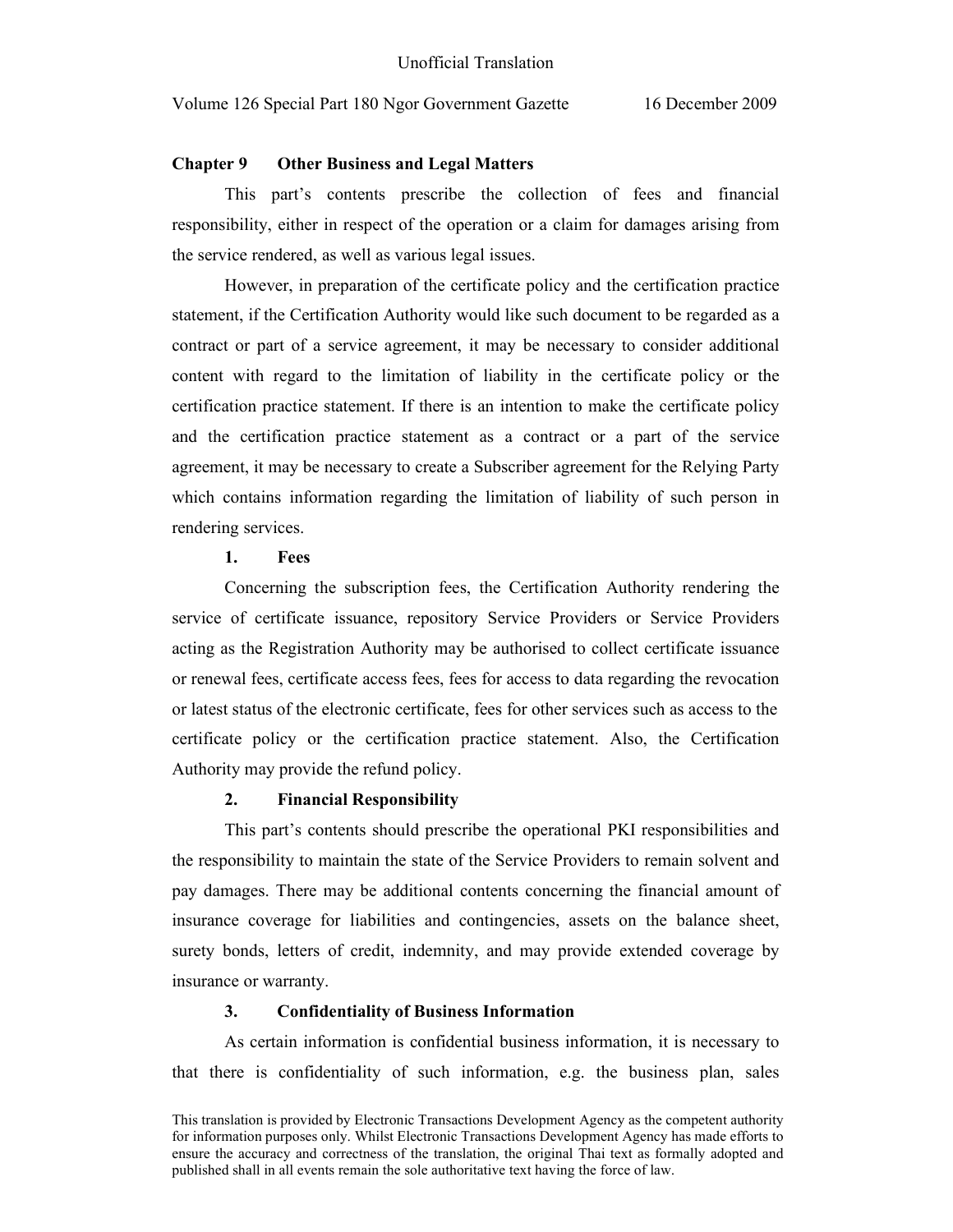information, trade secrets and information obtained from a third party under the nondisclosure agreement. Therefore, it is necessary to determine the extent of confidentiality for the information which is outside the confidentiality agreement's scope and liabilities of the PKI participants who have received such confidential information. There shall be a mechanism to promote confidence that there will be no events of Compromise.

#### **4. Privacy of Personal Information**

Regarding the services rendered by the Certification Authority, the Registration Authority or any other party providing relevant services, it is necessary that emphasis be given to privacy or confidentiality of the Subscriber's personal information. Only some disclosure of information can be made, such as information that must be disseminated by recording such in the electronic certificate, e.g. the Subscriber's name and family name.

Therefore, any operation involving personal information must be performed according to the laws governing such matters. If no such applicable law is in force, it may be necessary to perform such in accordance with the relevant matter's protection guidelines pursuant to international standards, e.g. the OECD Guidelines.

For this reason, any acts involving personal information should have the Subscriber's prior consent for such personal information disclosure. However, it is required that there are exceptions or necessary cases in which personal information can be disclosed, e.g. pursuant to various laws or a court order or an administrative order.

#### **5. Intellectual Property Rights**

There shall be specification of intellectual property rights, including the copyright, patent, trademark or trade secret for which the PKI participants may have, or exercise a claim for, as provided in the certificate policy and the certification practice statement, the electronic certificate, names, keys, or under the licence, or as set forth in any agreement with the PKI participants.

#### **6. Representations and Warranties**

This part requires the PKI participants to provide a warranty on the subject matters specified in the certificate policy or the certification practice statement, i.e.

This translation is provided by Electronic Transactions Development Agency as the competent authority for information purposes only. Whilst Electronic Transactions Development Agency has made efforts to ensure the accuracy and correctness of the translation, the original Thai text as formally adopted and published shall in all events remain the sole authoritative text having the force of law.